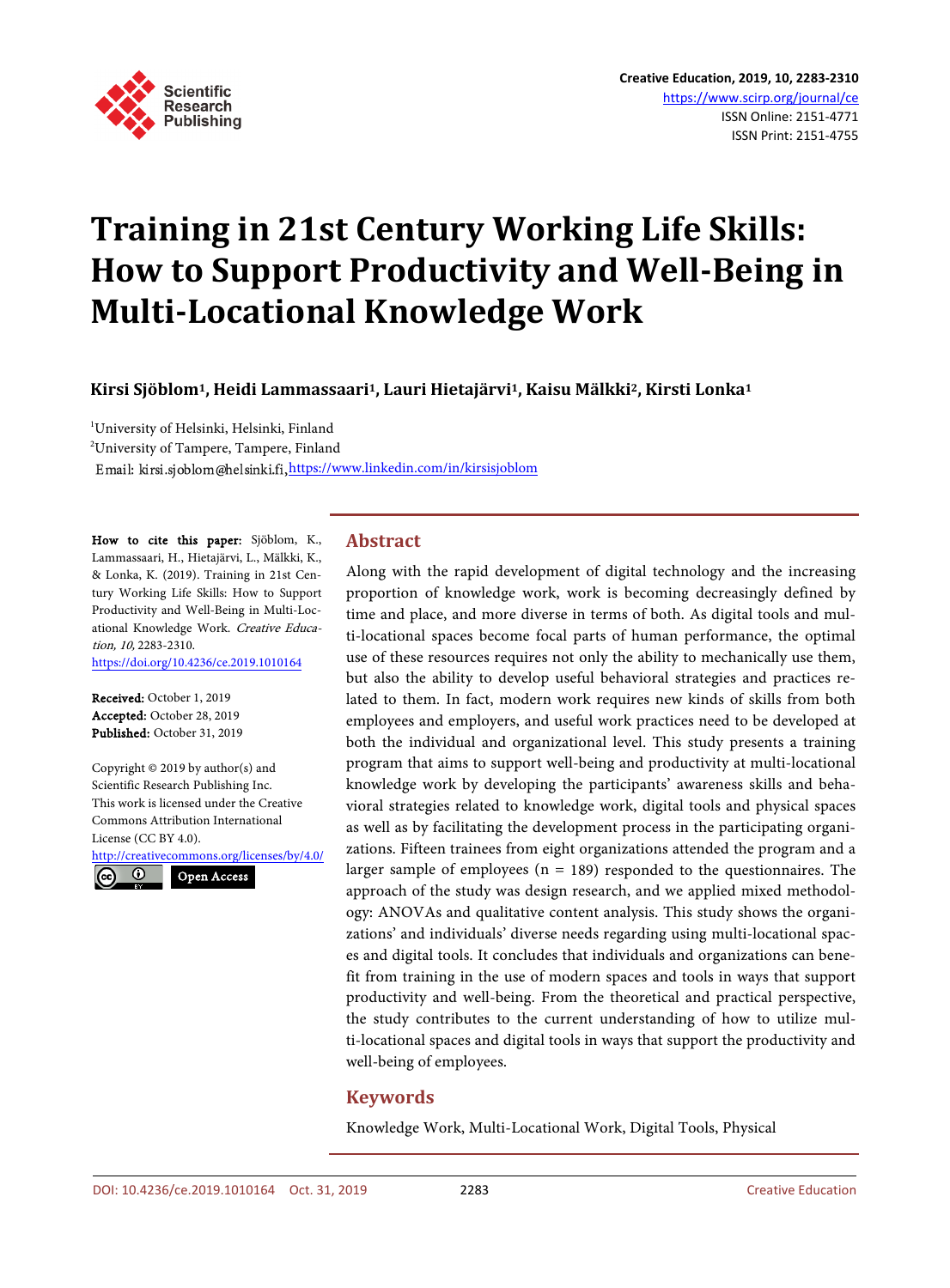Environment, Organizational Culture, Training, Productivity, Well-Being, 21st Century Skills, Awareness Skills, Mindfulness, Behavioral Strategies, Motivation, Self-Determination Theory

## **1. Introduction**

Along with the rapid development of digital technology and the increasing proportion of knowledge work, work is becoming decreasingly defined by time and place, and more diverse in terms of both (see e.g. [Brinkley, 2006;](#page-21-0) [Ojala & Pyöriä,](#page-23-0)  [2018;](#page-23-0) [Rüdiger & McVerry, 2007\)](#page-23-1). While at best, the evolution of work may open up possibilities for employees in terms of unforeseen liberty and more purposeful usage of time and energy, previous research shows that it also has pitfalls [\(Sparks, Faragher,](#page-24-0) & Cooper, 2001). Employees may lack boundaries and sufficient recovery from their work [\(Vartiainen & Hyrkkänen, 2010;](#page-24-1) [Zijlstra & Son](#page-24-2)[nentag, 2006\),](#page-24-2) and working in multi-locational spaces often comes with many distractions and hindrances [\(Bosch-Sijtsema, Ruohomäki,](#page-21-1) & Vartiainen, 2010) such as a restless environment and difficulty identifying with the workplace.

A knowledge worker has been defined as anyone who creates, develops, manipulates, disseminates or uses knowledge to provide a competitive advantage or some other benefit that contributes towards the goals of an organization. Knowledge workers typically work in a team (whether local or virtual), and make extensive use of information and communications technology (ICT). [\(Harrison,](#page-22-0)  Wheeler, [& Whitehead, 2004\).](#page-22-0) As digital tools and multi-locational spaces become focal parts of human performance, the optimal use of these resources requires not only the ability to mechanically use them, but also the ability to develop useful behavioral strategies and practices related to them. Required transversal skills such as self-regulation and metacognition are now being taught at schools as part of  $21<sup>st</sup>$  century competencies [\(Lonka, 2018\),](#page-23-2) but the workforce rarely receives such training, or it is scattered: One training may aim to enhance employees' ICTs kills while others focus on productivity, awareness skills or occupational health, but they rarely concentrate on the interplay of all these areas in everyday work. What is often overlooked is that modern environments and tools and the related practices are crucial for the productivity and well-being of knowledge workers (e.g. [Bosch-Sijtsema, Ruohomäki,](#page-21-1) & Vartiainen, 2010; [Var](#page-24-1)[tiainen & Hyrkkänen, 2010\)](#page-24-1).

In order to harness the psychological resources available to employees and to support the thriving of valuable human potential, useful work practices need to be developed at both the individual and organizational level (e.g. [Hakkarainen,](#page-22-0)  Palonen, Paavola, [& Lehtinen, 2004;](#page-22-0) [Pashler, 1994;](#page-23-3) [Salo, Salmela, Salmi, Num](#page-24-3)minen, [& Alho, 2017;](#page-24-3) [Vartiainen & Hyrkkänen, 2010;](#page-24-1) [Zijlstra & Sonnentag,](#page-24-2)  [2006\)](#page-24-2). We argue that this can be done by developing training programs targeted at tackling these challenges. To demonstrate this argument, we first describe in more detail the kind of support that is needed and why. Second, we present a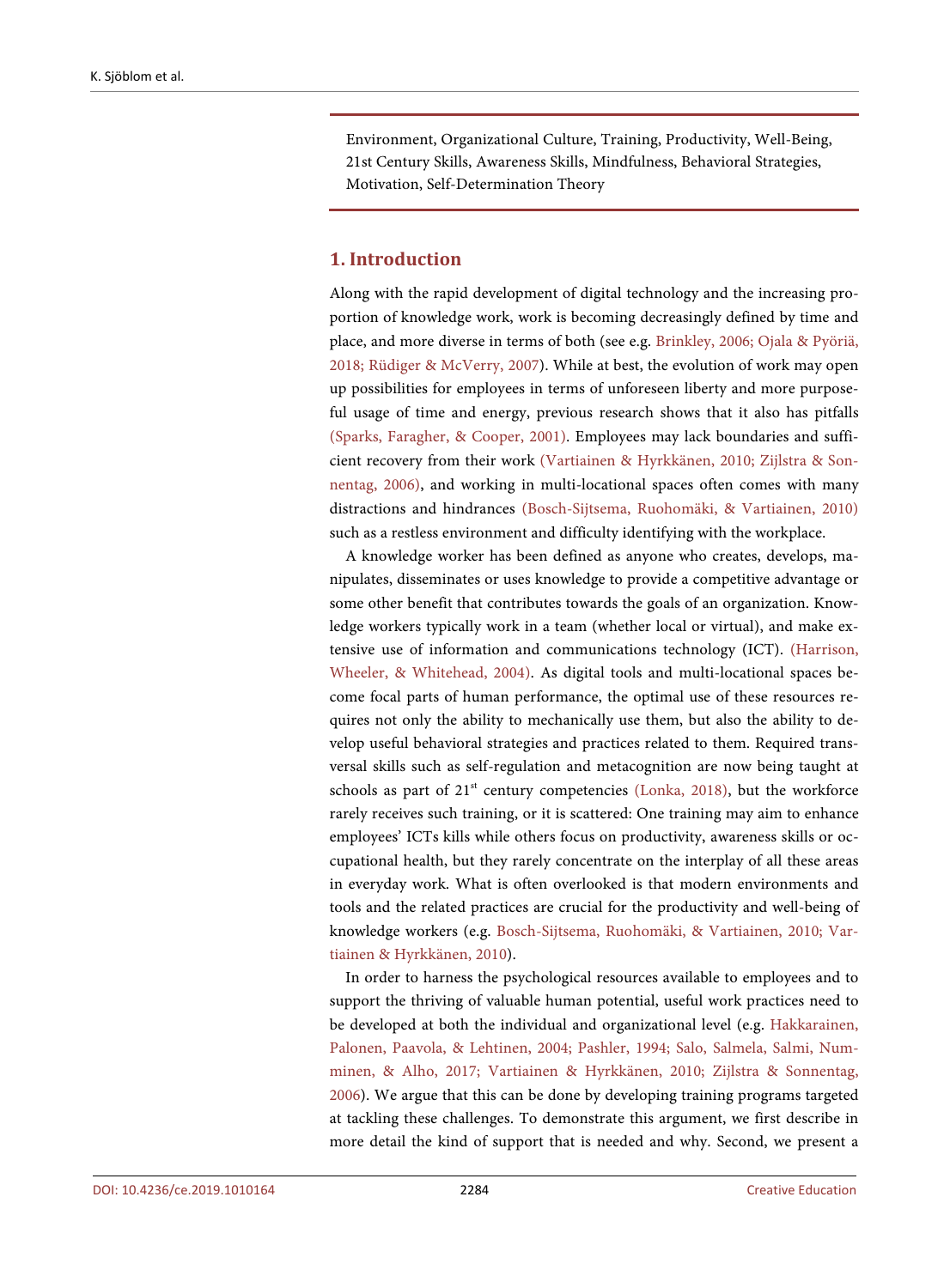training program developed to respond to these specific challenges; and third, we present the empirical results of the first round of training.

# **2. Theoretical Framework**

# **2.1. Importance of Proactive Behavioral Strategies and Awareness Skills in Multi-Locational Knowledge Work**

Multi-locational work refers to work that by definition is carried out in many different locations, such as office, home, public spaces such as cafes or airports, and mobile locations such as cars or trains [\(Hislop & Axtell, 2009\).](#page-22-1) Multi-locational work environments are in many ways less clearly defined than more traditional ones. At the same time, they tend to include more stimuli through different modalities. On a daily basis, employees operate using numerous digital applications and communication channels, perhaps collaborate with several fixed-term teams, and physically relocate from one place to another. In addition to the physical premises at which the employees are located, they are simultaneously present in several digital communities (e.g. [Nenonen et al., 2009;](#page-23-4) [Var](#page-24-1)[tiainen & Hyrkkänen, 2010\)](#page-24-1).

The complexity of modern environments creates certain challenges regarding human executive functions. The balance between an individual's self-regulation skills and the regulation provided by the environment can be seen as either constructive or destructive friction: Individuals who have strong abilities to self-regulate tend to thrive in environments that allow a higher level of self-directedness, whereas individuals who are not equally used to regulating their own behavior may find themselves overwhelmed by the demands they are facing [\(Vermunt & Verloop, 1999\).](#page-24-4) The vaguer and more undefined the environment and the less it provides structure, the more an individual needs to regulate their own functioning.

The need to self-regulate in order to harness one's cognitive input and carry out complex tasks in work settings is not new (e.g. [Kanfer & Kanfer, 1991\)](#page-22-2). However, contemporary work environments have even more stimuli, options and attractions than the more traditional ones. The more the environment pulls the individual in different directions, the greater is the need for self-regulation and deliberately chosen strategies (on self-regulation, see e.g. [Boekaerts, Zeidner,](#page-21-2) [& Pintrich, 2000\)](#page-21-2).

Perhaps partly due to these challenges, interest has been growing in both the academic world and working life in ways to train the mind to be better able to cope with the overflow of information and stimuli and increasingly complex surroundings. As one approach, mindfulness practice, which refers to nonjudgmental awareness of what is happening in the present moment (e.g. [Bishop](#page-21-3)  [et al., 2004\)](#page-21-3), has shown to be beneficial for the psychological functioning of employees (e.g. [Janssen, Heerkens, Kuijer, Van Der Heijden,](#page-22-3) & Engels, 2018), and many corporate organizations include mindfulness practice in their employee support programs [\(Gelles, 2015\).](#page-22-4) Indeed, awareness and clarity regarding what is happening in the present moment is a fundamental basis for determining the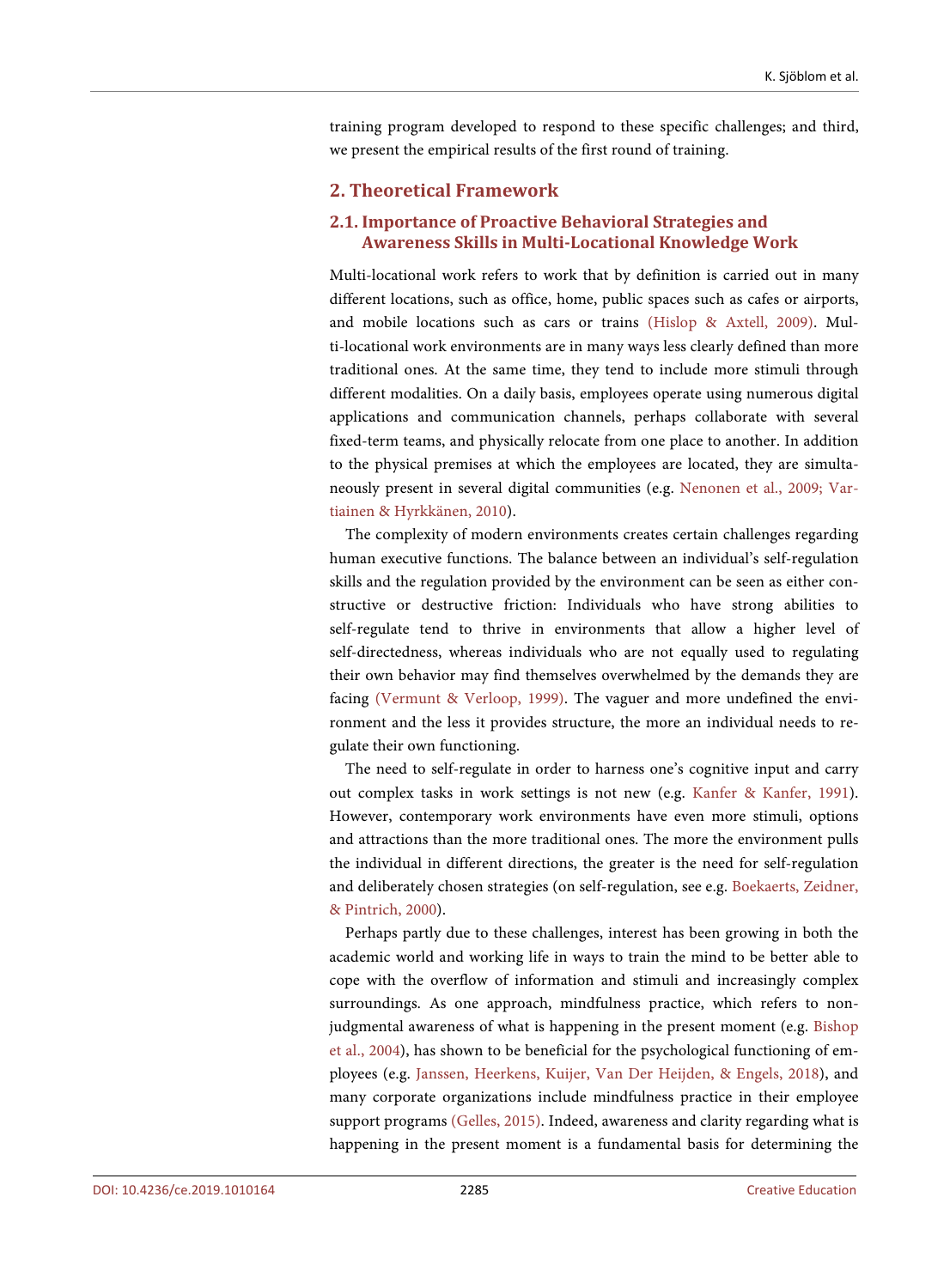strategies required by a given situation and self-regulating accordingly, be this in terms of productivity or well-being.

The nature of knowledge work and the fact that the majority of its employees are high-functioning experts may falsely lead to the assumption that these employees inherently possess certain abilities to self-regulate and manage their mental resources. However, these skills are clearly distinct from the specific professional abilities of each employee. Current society demands of individuals a new set of skills and competencies in order for them to function effectively at work, as citizens and during their leisure time [\(Ananiadou & Claro, 2009\).](#page-21-4) For instance, finding ways to successfully cope with mental overload and stress is a global challenge that reaches beyond the workplace: the World Health Organization considers mental health and stress-related issues one of the most prevalent health risks globally and emphasizes the importance of developing the sustainability strategies required in different life domains [\(WHO, 2013\).](#page-24-5) Many employees need assistance in learning skills such as stress management [\(Sparks,](#page-24-0)  Faragher, [& Cooper, 2001\),](#page-24-0) cognitive load management, or using modern tools [\(Ananiadou & Claro, 2009\).](#page-21-4)

In order to be productive in knowledge work [\(Harrison, Wheeler,](#page-22-5) & White[head, 2004;](#page-22-5) [Ramírez & Nembhard, 2004\),](#page-23-5) it is crucial to find ways to efficiently manage one's available psychological resources. Both individuals and organizations can make deliberate decisions and develop strategies for this, as we demonstrate in our empirical case.

#### **2.2. Knowledge Work Environments, Motivation and Well-Being**

According to current understanding of how to best support motivation, productivity, well-being and sustainable commitment at work, it is essential that the environment be supportive of the employees' basic psychological needs: autonomy, competence and *relatedness* [\(Deci & Ryan, 2014\).](#page-21-5) This applies not only to the social and cultural environment, but also to the physical environment that the individuals function in [\(Sjöblom, Mälkki, Sandström,](#page-24-6) & Lonka, 2016). Autonomy refers to perceiving oneself as the origin or source of one's own behavior, competence refers to a sense of confidence and effectiveness in one's own actions, and relatedness refers to feeling connected to other individuals or one's community [\(Deci & Ryan, 2000;](#page-21-6) [Deci & Ryan, 2014\).](#page-21-5) The view of these needs being fundamental for healthy, effective psychological functioning is particularly central to self-determination theory, which is one of the most prevailing contemporary theories on human motivation, development and well-being [\(Deci &](#page-21-6)  [Ryan, 2000;](#page-21-6) [Ryan & Deci, 2000;](#page-24-7) [Ryan & Deci, 2017\).](#page-24-8) However, the importance of perceived autonomy and opportunities for individuals to be heard and make a difference in their social surroundings has also been acknowledged in occupational health research (e.g. [Bakker & Demerouti, 2007;](#page-21-7) [Karasek & Theorell,](#page-22-6) 1990).

Although modern multi-locational, digitally mediated knowledge work poses new challenges, it also opens up new possibilities to support the autonomy, competence and relatedness of employees. At best, this kind of work is very au-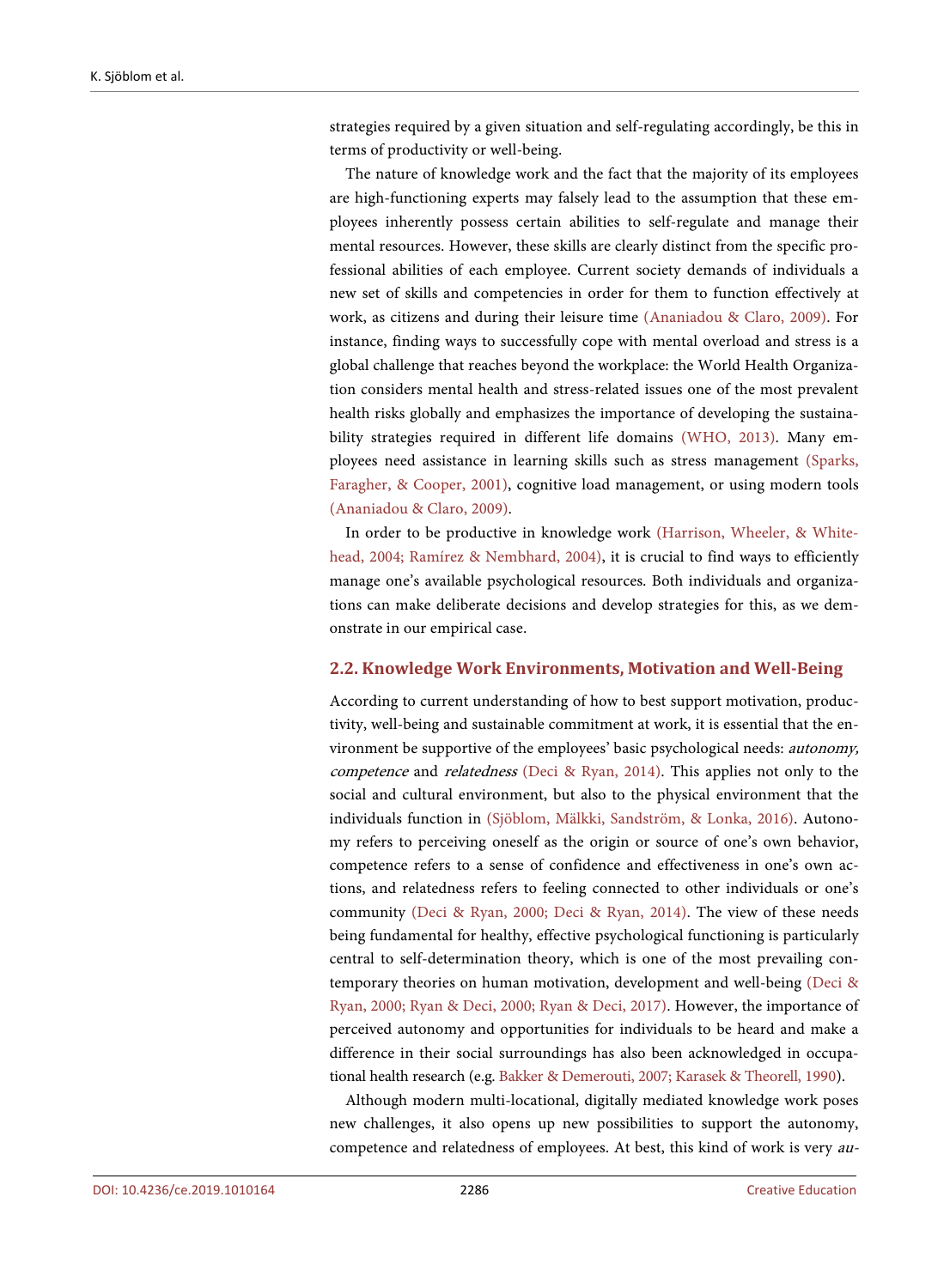tonomous. Autonomy is also a focal characteristic of  $21<sup>st</sup>$  century work [\(Ana](#page-21-4)[niadou & Claro, 2009\),](#page-21-4) and most organizations have indeed come a long way from the days when work was done in specific physical premises, started and finished at a certain time and was unambiguously monitored and directed by the manager in charge. Nowadays, an increasing number of work tasks are abstract and most essentially require intellectual and creative input, which cannot be fully designated to specific working hours or locations, or monitored or even observed from the outside.

In many cases, employees are free to choose the conditions that best support their work tasks and the best means to achieve the goals that are their responsibility. While this may seem optimal in many ways, potential challenges also arise. For example, the employee's role may become overly self-reliant: With fixed-term projects, changing team line-ups and team members coworking from multiple geographic locations and time zones, face-to-face or even virtual connections may be irregular and erratic. Sufficient communication and support from team members or superiors may not be self-evident.

While the characteristics of work are rapidly changing with employees now themselves regulating and managing their own work and employers facilitating this process and providing fruitful conditions for it, certain organizational practices may lag behind. For instance, employees may be required to report their use of working hours in detail, or laboriously apply for permission to work remotely for a day. This kind of external control is likely to impair employees' motivation [\(Deci & Ryan, 2014\),](#page-21-5) in particular if at the same time they are expected to take an ever more significant lead in their own work. Thus, the ongoing evolution of work is challenging not only employees but also leaders and organizations to be aware of the required changes and to renew their work practices (e.g. [De Paoli, 2015\)](#page-22-7). Management should be able to both offer the support required and genuinely enable an autonomous role for employees [\(Deci & Ryan, 2000;](#page-21-6) Deci, Ryan, Gagné, Leone, Usunov, [& Kornazheva, 2001\).](#page-21-8)

It is widely acknowledged that current and future working life demands new kinds of competencies of employees [\(Ananiadou & Claro, 2009;](#page-21-4) [Lonka et al.,](#page-23-6)  [2015\).](#page-23-6) Examples of these competencies include the ability to collaborate in networked systems and to use digital tools, self-regulation and self-leadership, cognitive load management, novel thinking, creative problem-solving and interaction beyond cultural borders. These, and other transversal skills, are currently being included in the curricula of comprehensive schools worldwide in order to prepare children and adolescents for the demands of their future work. In working life, however, the need to develop these skills is not always acknowledged or supported. Depending on their prior experience, employees' abilities may vary greatly. If the need to receive sufficient support for developing focal competencies is not acknowledged, and consequently employees are unable to manage their work in the ways expected, this may have a crippling effect on motivation, performance and well-being at work [\(Deci & Ryan, 2014;](#page-21-5) [Ryan & Deci,](#page-24-8)  [2017\).](#page-24-8)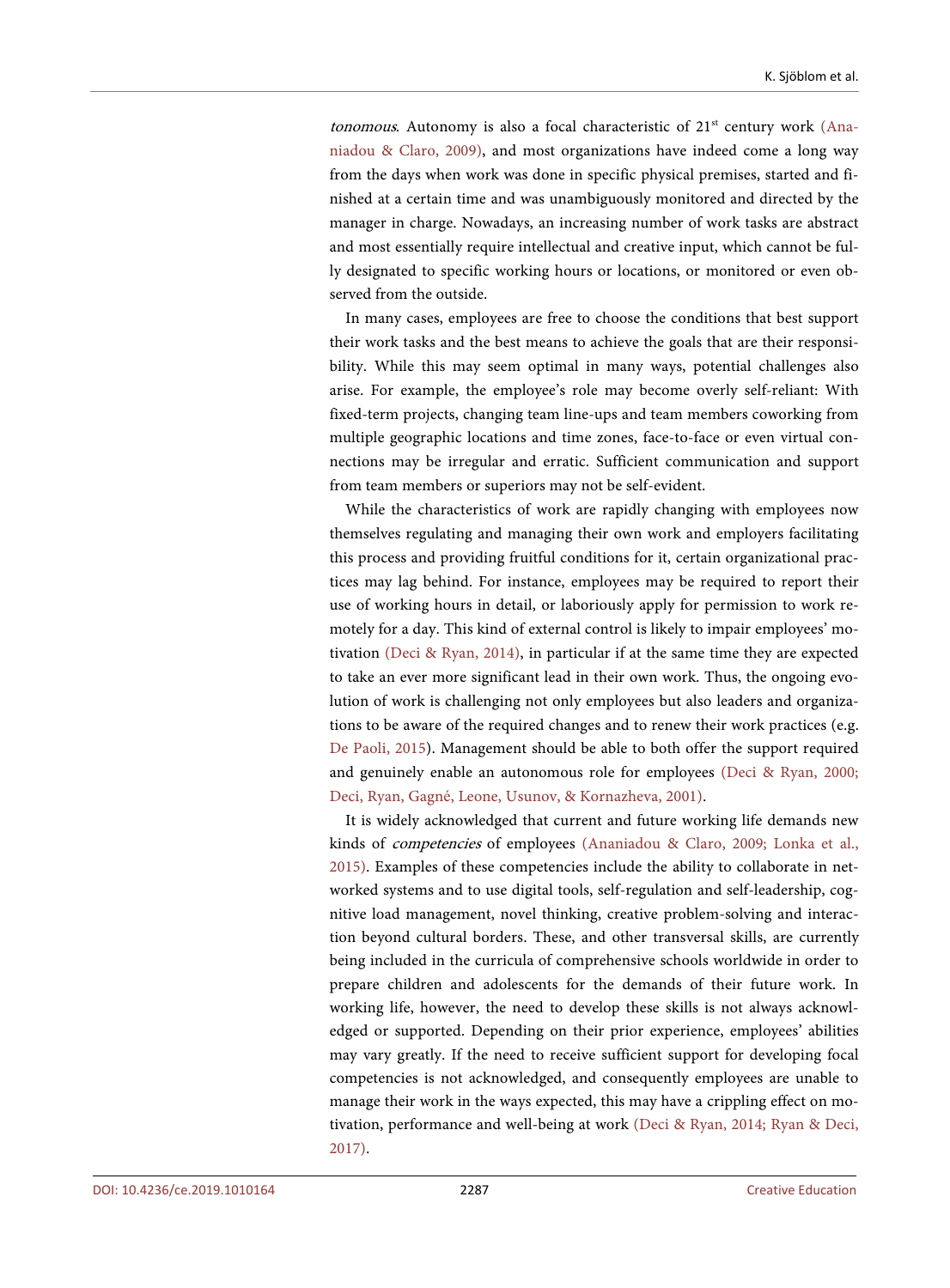The experience of *relatedness* seems to be particularly interesting in new kinds of multi-locational work environments. Some findings suggest that in multi-locational work employees may encounter difficulties finding their coworkers and connecting with them, and informal interaction tends to be scarce [\(Bosch-Sijtsema, Ruohomäki,](#page-21-1) & Vartiainen, 2010). Alternatively, when social encounters do happen, the employees may experience the encounters to be bursting with the need to connect, at times overrunning the time and space needed for work tasks, thus creating a sense of additional stress for the working day [\(Hislop & Axtell, 2009\).](#page-22-1) Multi-locational knowledge workers are generally able to utilize digital tools to connect with their coworkers in new ways; however, many of them appear to need more face-to-face encounters and interaction, for both formal and informal purposes [\(Bosch-Sijtsema, Ruohomäki,](#page-21-1) & Vartiai[nen, 2010\).](#page-21-1)

It is not uncommon for virtual environments to make effective communication challenging [\(Powell, Piccoli,](#page-23-7) & Ives, 2004). Furthermore, the quality of connections and the consequent perceived relatedness and trust is also focal with regard to knowledge sharing, which is of interest to any knowledge intensive organization. The most valuable currency in knowledge work is human capital: The knowledge and abilities of the individuals, as well as their co-creations. It has been noted that in order for people to share knowledge and to want to share knowledge, informal interaction is essential [\(Ipe, 2003\),](#page-22-8) and this form of interaction is most likely to be compromised in multi-locational work.

On the other hand, increasingly common multi-space offices may bring employees together in beneficial ways and enable more informal, spontaneous opportunities for interaction than more traditional workspaces. For example, some companies have found that moving to a multi-space office has created closer, more spontaneous interaction among employees and managers, which in turn has led to more knowledge sharing, collaboration and innovations [\(Huber,](#page-22-9)  [2015\).](#page-22-9) However, it is important to point out that a certain kind of environment does not alone ensure a certain nature for the activity. Although multi-space offices are often seen as inherently social and collaborative, a certain kind of physical environment, just like a certain kind of communal digital platform, does not yet guarantee that the environment will be social or collaborative or that the participants will experience a sense of relatedness or community. In order for a new social group to form and new shared practices to evolve, a deliberate supported group process is highly beneficial. Particular attention should be paid to this aspect of novel work environments (e.g. [Nenonen et al., 2015\)](#page-23-8).

## **2.3. Role of Physical Environment and Digital Tools in Productivity and Well-Being in Knowledge Work**

In addition to directly affecting health and productivity in terms of, for example, lighting, noise and ergonomics (e.g. [Parsons & Hartig, 2000\)](#page-23-9), the physical environment and tools also influence cognitive functioning and productivity in terms of their functionality. Environments and tools can take the user's abilities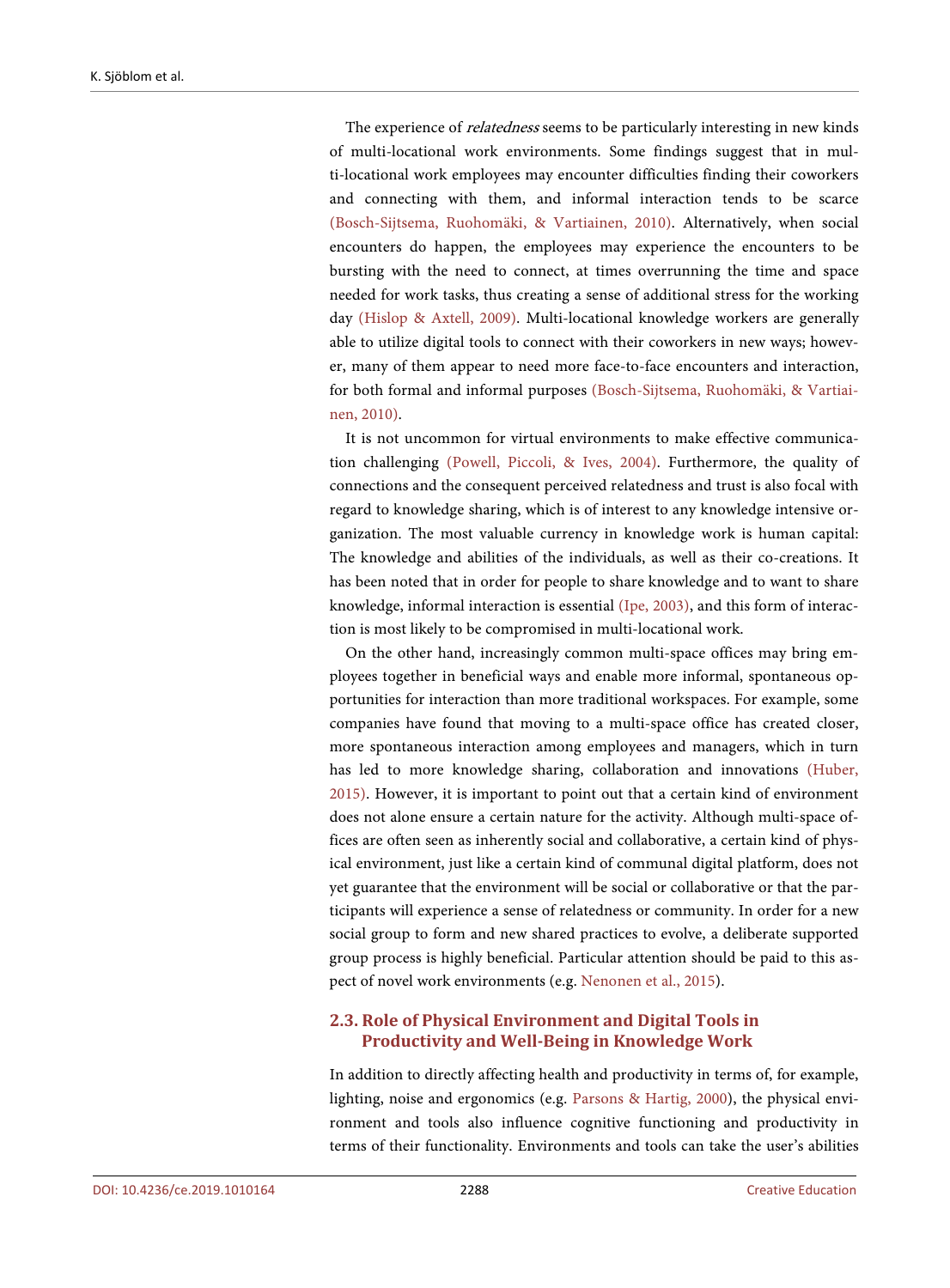to the next level or, respectively, significantly impair the performance the users would be able to attain if they had the suitable means [\(Hutchins, 2000;](#page-22-10) [Norman,](#page-23-10)  [1993\).](#page-23-10) Furthermore, well-functioning spaces and tools not only supplement the capabilities of users; they also contribute to users' perceptions of themselves as competent, autonomous agents belonging to that particular environment [\(Sjöblom, Mälkki, Sandström,](#page-24-6) & Lonka, 2016).

Some of the core resources in knowledge work, in addition to human capital, are physical spaces and digital tools. In abstract, digitally mediated, multi-locational work, the functionality of tools may become even more focal, because without well-functioning tools, this work is simply not possible. However, workplaces may differ greatly as to what kind of resources they are able to offer their employees and how well these resources accommodate the work expected of them.

Typically, knowledge work includes different kinds of abstract tasks, for example, those that are carried out individually and quietly and those that are carried out collaboratively [\(El-Farr, 2009;](#page-22-11) [Harrison, Wheeler,](#page-22-0) & Whitehead, 2004). Workspaces do not always equally accommodate for all of these. One attempt to offer employees suitable premises for different kinds of tasks are multi-space offices, in which a group of employees do not have designated desks but are free to access different kinds of spaces depending on their needs and tasks at hand. Cost-efficiency is another asset of organizing work environments in this way [\(Gareis, 2003\):](#page-22-12) Office space is expensive, and in traditional individual offices it is not uncommon for spaces to be empty for a large proportion of the time. This is particularly characteristic of multi-locational, digitally mediated work.

However, it is often not enough to simply move employees into a new environment and assume that new work practices will be directly adopted. To make use of potential and avoid pitfalls it is highly important to prepare for such a work environment change carefully. This includes surveying employee needs for different kinds of spaces in advance, emphasizing the process of settling into the new environment, inviting employees to play an active role in the process of designing a shared culture and rules, and designing the spaces to be as reshapable as possible, as it is virtually impossible to foresee the future needs of the spaces (e.g[. Nenonen et al., 2015\)](#page-23-8).

For instance, some studies indicate that in new kinds of offices with no designated desks, employees may be recurrently burdened by having to look for a suitable workspace for their task at hand [\(Bosch-Sijtsema, Ruohomäki,](#page-21-1) & Var[tiainen, 2010\).](#page-21-1) This challenge indicates insufficient surveying of employee needs regarding spaces allocated for different kinds of tasks. The process of creating a shared culture around the use of spaces is equally crucial in reaping the benefit of their potential, and requires deliberate collaborative effort. For example, it is not uncommon for a group of employees to have very different ideas of what a quiet space means, and if there is no common agreement on how to use the spaces, their initial purpose becomes futile. Through shared practices, employees are not only engaging in self-regulation but also in co-regulation [\(Miller, Järvelä,](#page-23-11)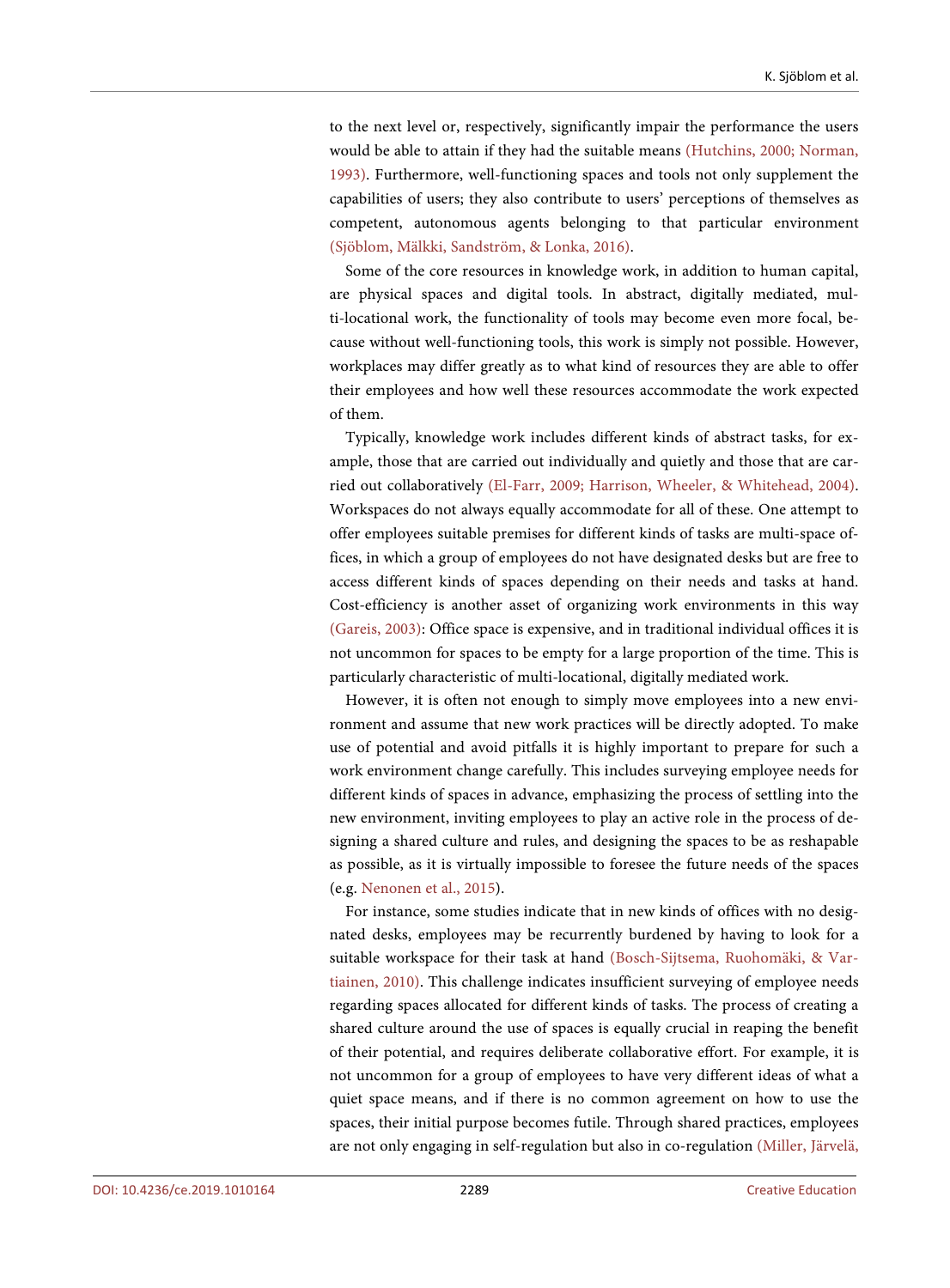#### & Hadwin, 2017).

Although the effect of the physical environment on productivity and well-being may have been disregarded to a certain degree, the impact of digitalization on cognitive functioning has been of great interest to the academic community for many years. The current research literature on the impact of digital tools and applications on well-being and productivity is vast and partly conflicting. On one hand, along with the increasing number of digital devices and applications, the environment has become charged with more stimuli. This may lead to recurrent multitasking, interruptions and information overload, which results in impaired cognitive functioning in comparison to the capacity one would have without these challenges [\(Pashler, 1994;](#page-23-3) [Salo, Salmela, Salmi, Num](#page-24-3)minen, [& Alho, 2017\).](#page-24-3) Having constant access to work-related communication through different information channels via mobile devices and no fixed working hours may lead to insufficient boundaries for the working day or lack of rest and recovery after it [\(Vartiainen & Hyrkkänen, 2010;](#page-24-1) [Zijlstra & Sonnentag, 2006\).](#page-24-2)  On the other hand, digitalization offers innumerable opportunities to significantly ease employees' mental burdens by enabling simpler tasks to be carried out automatically and reserving valuable human resources for complex tasks that require creative and collaborative problem-solving. It also offers many unforeseen possibilities for enriching one's skills and expertise regardless of one's geographical location or financial resources. In addition, various digital applications have been developed to reduce information overload: The tools have been harnessed to solve some of the challenges that they themselves generate.

Along with the massive shift towards knowledge intensive, digitally mediated work, new aspects of occupational health are becoming more focal. Cognitive ergonomics is one of these employers and employees need to pay attention to reducing unnecessary mental burden in order to facilitate productivity and well-being. Excessive mental "noise" can be seen as both external and internal: Abundant stimuli, interruptions and multitasking may originate in both one's surroundings and one's mind (e.g. [Varao-Sousa, Smilek,](#page-24-9) & Kingstone, 2018). Both can be regulated through proactive strategies: External stimuli by behavioral strategies, for example, deliberately arranging one's surroundings and tools to be supportive and uninterruptive of one's core tasks and turning off unnecessary notifications; and internal stimuli by learning and practicing different kinds of mental strategies such as awareness skills. The training program to be presented includes both of these approaches.

## **3. Aims**

The general research question of the study was: How can individuals and communities use modern work environments and tools in ways that support productivity and well-being? The study aimed to respond this question by combining two emphases. First, it aimed to obtain more understanding of the physical, digital, social and psychological aspects of the knowledge intensive, multi-locational work environments and of their role in productivity and well-being (Study 1 and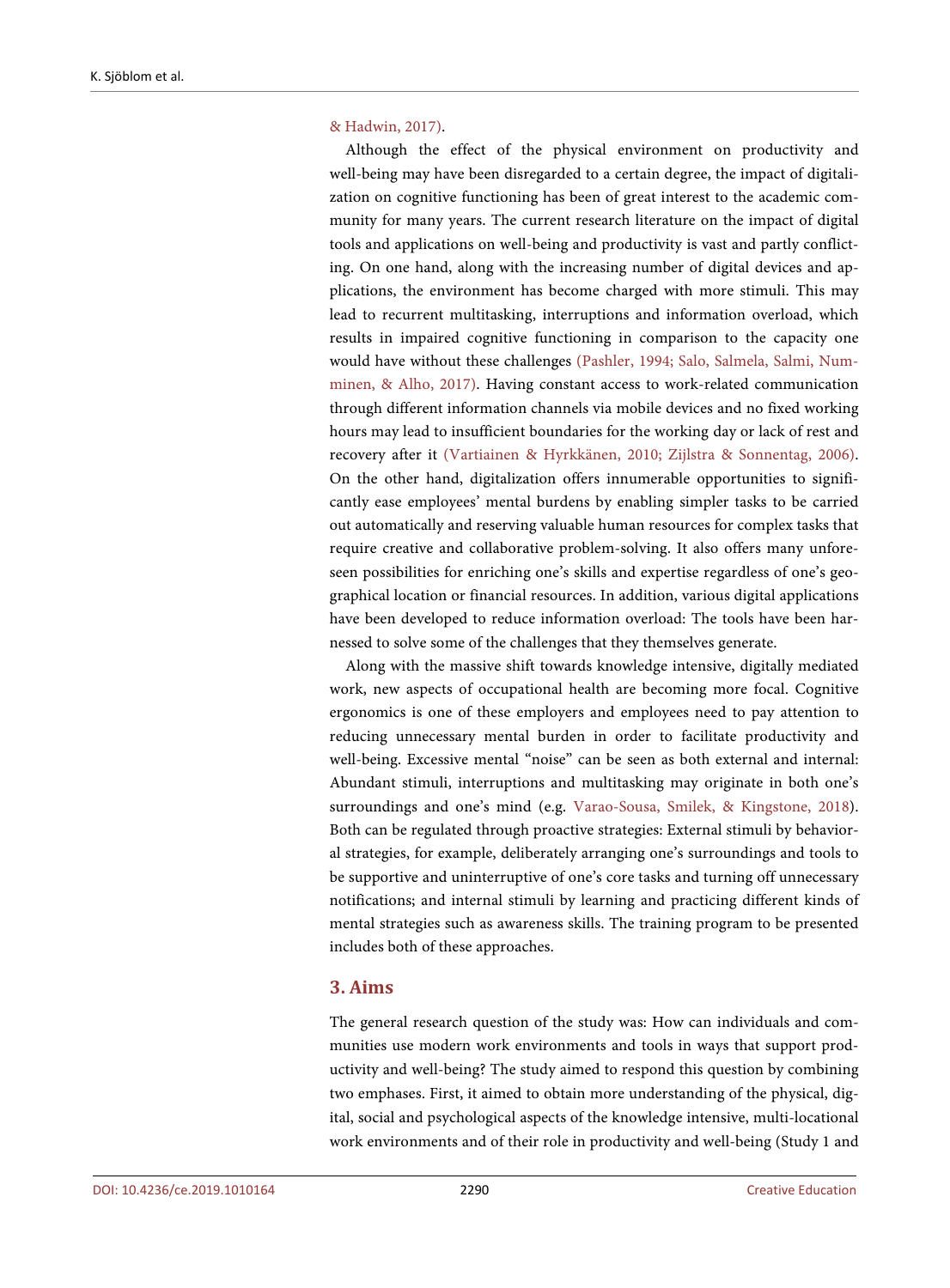Study 2). Second, it aimed to develop the training program further on the basis of the results of the analysis (Study 2), and to utilize the knowledge gained in the development process to further understand the phenomena.

The specific research questions of the Study 1 and the Study 2 were as follows:

Study 1: What kind of support do organizations and individuals need to be able to use multi-locational spaces and digital tools in ways that support productivity and well-being? (RQ1).

Study 2: Can individuals and organizations benefit from training in how to use multi-locational spaces and digital tools in ways that support productivity and well-being; and if so, how? (RQ2).

The research questions were operationalized in the following way. The Study 1 examined the current situation and the special characteristics and needs of each organization regarding selected focal areas identified in the literary review, i.e. basic psychological needs as well as perceptions of the work environment. The Study 2 examined the trainee-reported changes and possible benefits resulting from training. In addition, it also aimed to further develop the training on the basis of the feedback, and to identify possible challenges or deficiencies in the training process.

Our study approach could thus be described as design research, the focus of which is both theoretical and pragmatic, and the research process of which advances in an iterative manner, designing, implementing and analyzing the training program and the related phenomena [\(Edelson, 2002\).](#page-22-13) Although design-based research does not aim to develop universal theories or frameworks, it develops generalizable knowledge with an intermediate theoretical scope [\(Ob](#page-23-12)[renovic, 2011\).](#page-23-12)

# **4. Method**

## **4.1. Context of Study: Training Program**

The training program [\(Sjöblom, Lammassaari, Huovinen,](#page-24-10) & Lonka, 2016; [Sipila,](#page-24-11) Starck, [& Wegmuller, 2017;](#page-24-11) [Starck, Sjöblom, Sipilä,](#page-24-12) Lammassaari, Aberg, & [Lehtinen-Toivola, 2017\)](#page-24-12) aimed to promote well-being and productivity at work by developing the participants' awareness skills and behavioral strategies related to physical spaces, digital tools and more general aspects of knowledge work. The training aimed to work on both the individual and organizational level: The participants worked on the training topics both individually and collaboratively with fellow trainees from their organization and their managers and coworkers in order to determine how the training would best benefit their organization's prevailing development needs and what kinds of shared practices would be beneficial.

The partner organizations were deliberately chosen to represent diverse organizational structures to ensure genuine opportunities for the participants to share and learn best practices beyond organizational characteristics and boundaries. The training aimed to make use of not only the trainers' expertise, but also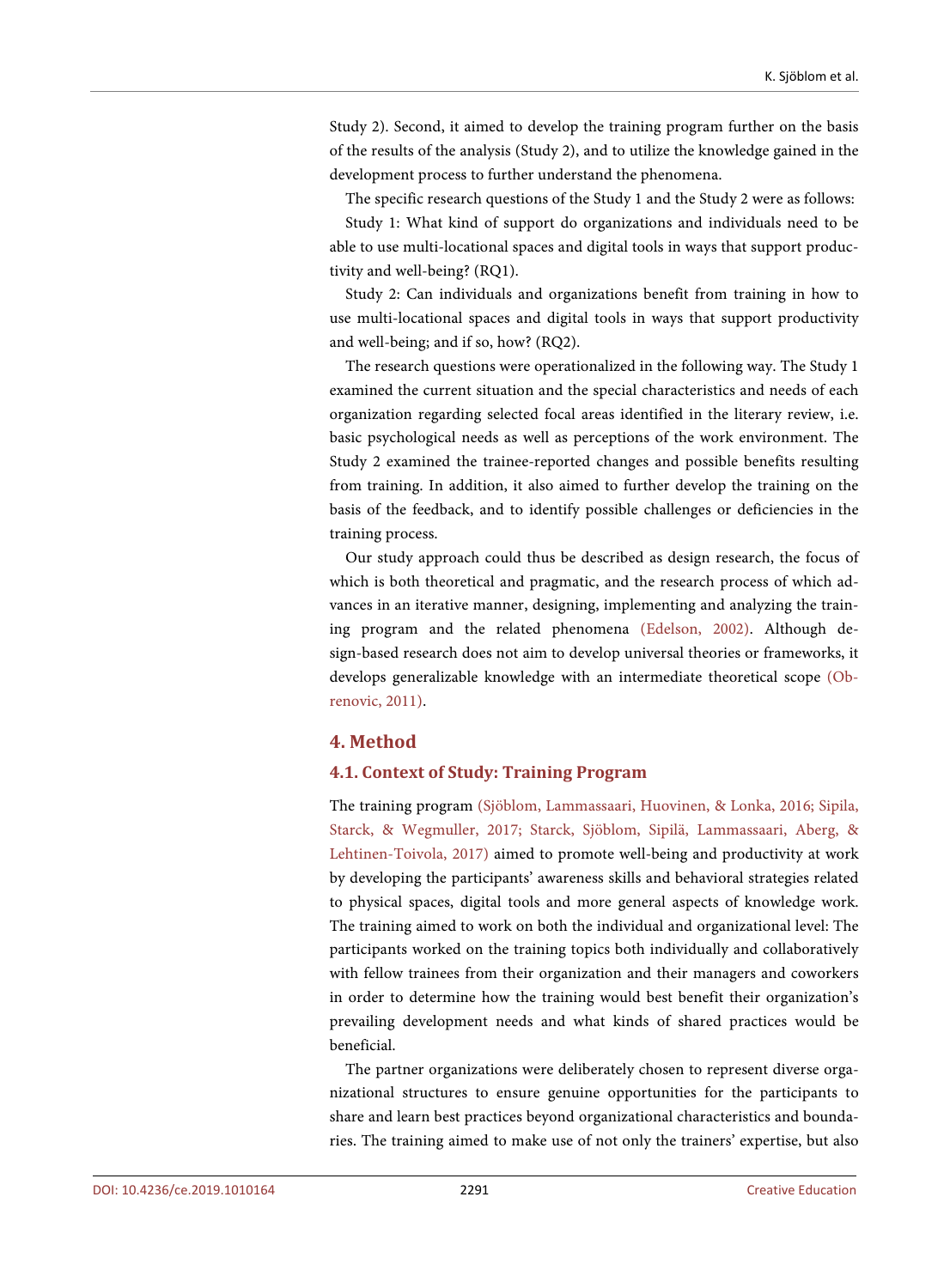the diverse perspectives of the participants from different workplaces and organizational cultures.

The training was carried out twice in order to develop it further on the basis of observations and feedback acquired from the first round. The data and results reported in this article are based on the first round of the training (see the timeline of the training program and the study in [Figure 1\)](#page-10-0).

The training process lasted six months and consisted of three phases. In the first phase the starting point for the training topics was analyzed in each organization. We carried out a questionnaire study (Study 1) on work practices and well-being in each organization. The analyzed results were then elaborated on together with the trainees. In addition, to identify the focal needs in terms of physical spaces and tools, we also examined the physical work environment and its usability using walk-through usability mapping (for related methods to assess the usability of workplaces: see e.g. Rasila, Rothe, [& Nenonen, 2009\)](#page-23-13). This mapping was carried out collaboratively by the trainers and trainees at each workplace.

The second phase of the training program was the active training process. This consisted of 12 workshops and the processing of topics between the workshops on a collaborative digital platform. Most of the workshops were carried out face to face, but some were digitally mediated. This way the topics of the digitally mediated work also became a part of the training itself. The participants were offered a practical opportunity to reflect on and experiment with useful practices for remote working, also with trainees from different organizations and different kinds of working cultures.

The training was led by a multidisciplinary team from the fields of behavioral sciences and business. The workshop topics covered the physical and digital work environment as part of human performance, behavioral strategies and knowledge practices as part of knowledge work, organizational culture, change management, motivation and engagement, stress and well-being and mindfulness. The guiding theoretical principles behind the training followed the current knowledge on the prerequisites for learning and motivation: The role of the participants was very active in the process and the trainers facilitated rather than instructed [\(Deci & Ryan, 2000;](#page-21-6) [Lonka, 2018\).](#page-23-2) The participants themselves, together with their managers, determined which areas of the training were the most important to focus on from the perspective of their organization's prevailing situation. For some this was developing the physical environment to better meet the needs of their work, for others it was working with practices that support well-being at work and a sustainable working culture. In addition, throughout the training, the participants reflected on the training topics in their own learning diaries which also aimed to support the learning process and the participants' active role in directing it.

The third and final phase was the completion of the training. This included an analysis of the situation at the end of the training process from the participants'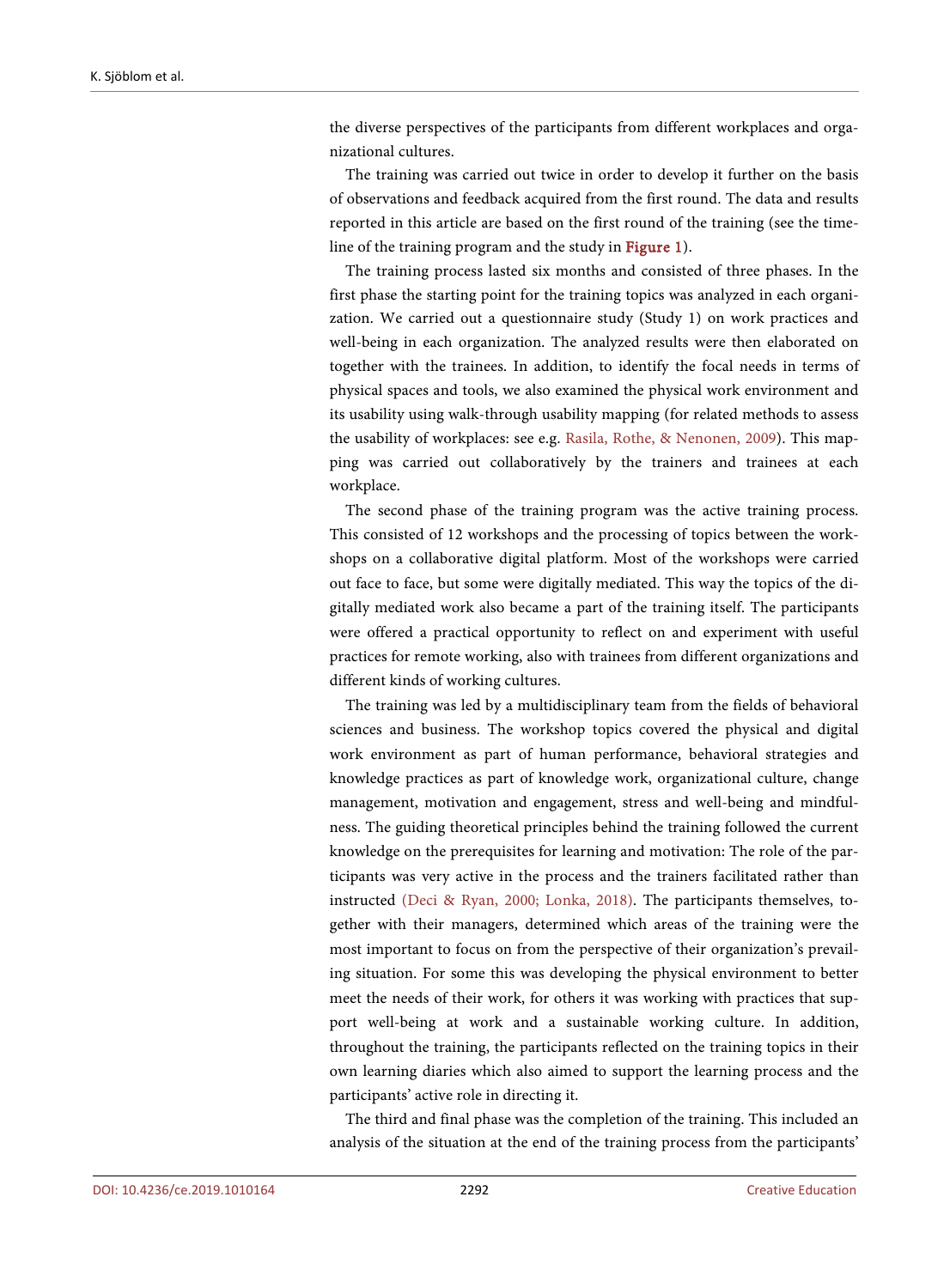perspective (Study 2). The participants also made a development plan for their organization on the basis of the topics elaborated on and identified in the training process. The process of development and change was essentially seen as continuous and dynamically evolving, not separate or limitable to a specific period of time. It continued beyond the training as the participants still acted as transformation agents at their own workplaces, communicating with fellow employees and initiating purposeful practical experimentations together with their managers.

<span id="page-10-0"></span>

Figure 1. Timeline of the training program and the study.

# **4.2. Study 1**

## **4.2.1. Participants**

Before the training program, in order to examine the focal challenges in each organization, a larger sample of employees ( $n = 189$ ) responded to a questionnaire on work practices and well-being at work. These participants were sampled from the participating organizations ( $n = 8$ , 1 municipal organization and 7 startup companies) and from organizations with no training attendees ( $n = 2$ , 1) university of applied sciences and 1 university) in order to ensure more diversity in the comparisons of the issues of interest. For the purposes of comparisons between groups, the startup companies (7) were pooled into one group.

#### **4.2.2. Instruments**

Basic psychological needs at the workplace were assessed using the Basic Psychological Need Satisfaction at Work Scale [\(Deci, Ryan, Gagn](#page-21-8)é, Leone, Usunov, [& Kornazheva, 2001;](#page-21-8) Kasser, Davey, [& Ryan, 1992\).](#page-22-14) It included 21 items tapping into the three components of basic psychological needs; autonomy (e.g. "I feel like I can make a lot of inputs to deciding how my job gets done."), *competence* (e.g. "Most days I feel a sense of accomplishment from working.") and relatedness (e.g. "I really like the people I work with."). The scale was translated into Finnish by the 1st author. The items were measured on a scale ranging from  $1 =$ not at all true to  $7$  = very true. Composite scores of the three components were used in the analyses (see [Table 1](#page-11-0) for descriptive and internal consistency values).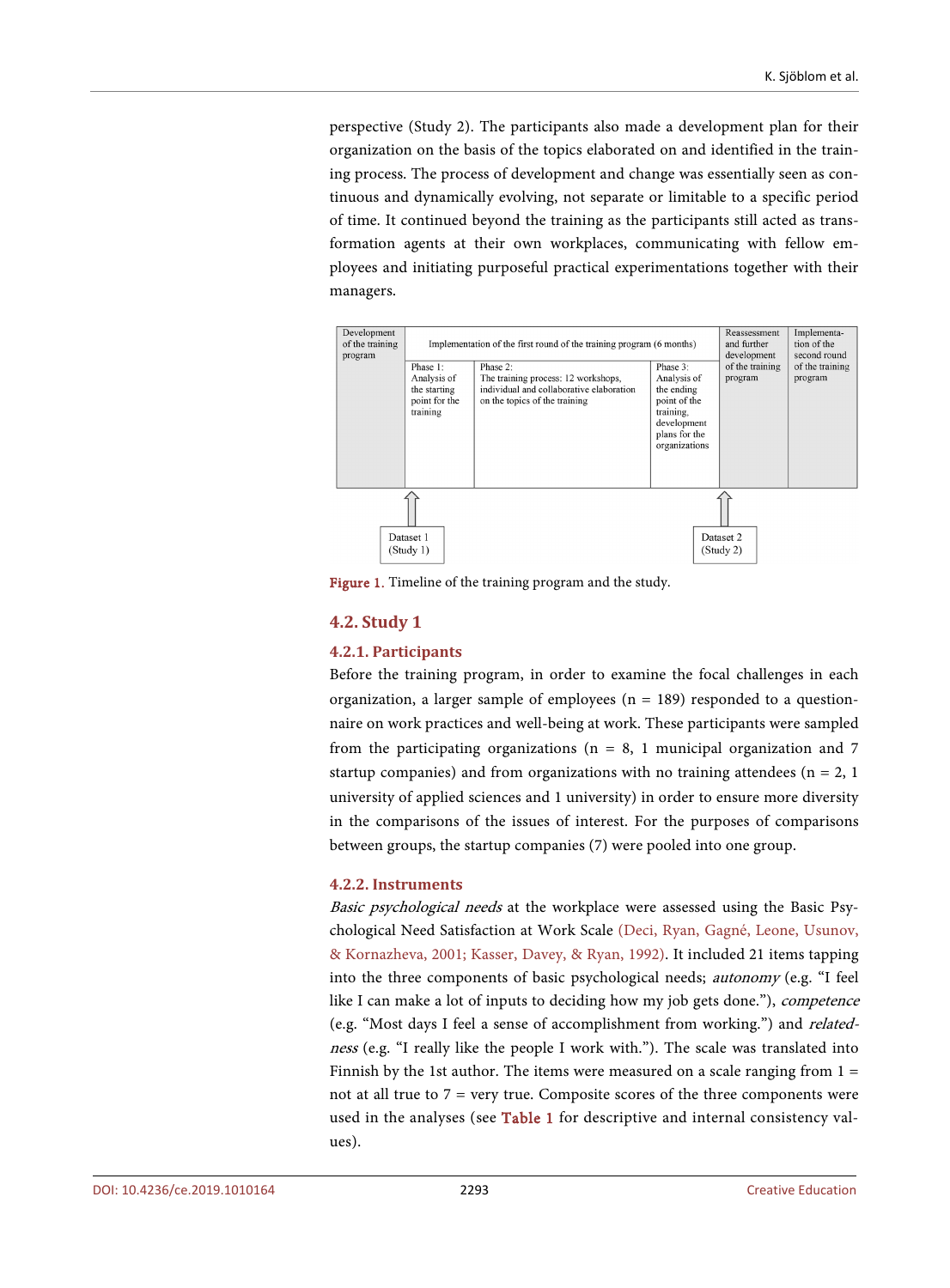Perceptions of the work environment were assessed with a set of 12 items designed to cover different aspects of the participants' physical (e.g. "The physical spaces at my workplace support collaboration."), digital (e.g. "I find that the technology at my workplace helps me do my work.") and social (e.g. "Employees play an active role at the workplace.") work environment, ranging from possibilities to engage in quiet work to supportive social climate at work (the origin of the items: see references for [Perceptions of the Work Environment\)](#page-25-0). These items were measured on a scale ranging from  $1 =$  completely disagree to  $5 =$  completely agree or from  $1 =$  never to  $7 =$  daily (digital practices). Descriptive values are presented in [Table 1.](#page-11-0)

| Variable                                                                                                | N   | Min  | Max  | Mean | S.E. | SD   | α    |
|---------------------------------------------------------------------------------------------------------|-----|------|------|------|------|------|------|
| Basic psychological needs                                                                               |     |      |      |      |      |      |      |
| Autonomy                                                                                                | 191 | 1.57 | 7.00 | 4.99 | 0.07 | 0.92 | 0.73 |
| Competence                                                                                              | 191 | 3.00 | 7.00 | 5.67 | 0.06 | 0.83 | 0.66 |
| Relatedness                                                                                             | 191 | 1.00 | 7.00 | 5.23 | 0.07 | 0.97 | 0.83 |
| Physical                                                                                                |     |      |      |      |      |      |      |
| 1) The physical spaces at my workplace support<br>collaboration.                                        | 189 | 1.00 | 5.00 | 2.83 | 0.10 | 1.40 |      |
| 2) The physical spaces at my workplace help<br>employees concentrate.                                   | 189 | 1.00 | 5.00 | 3.18 | 0.09 | 1.23 |      |
| 3) My workplace provides peaceful surroundings<br>for work.                                             | 188 | 1.00 | 5.00 | 3.36 | 0.08 | 1.14 |      |
| 4) The work environment is very significant to me.                                                      | 189 | 1.00 | 5.00 | 4.35 | 0.06 | 0.80 |      |
| Digital                                                                                                 |     |      |      |      |      |      |      |
| 5) I find that the technology at my workplace<br>helps me do my work.                                   | 188 | 1.00 | 5.00 | 3.48 | 0.08 | 1.15 |      |
| 6) I look online for ideas, instructions and materials<br>for my work.                                  | 190 | 1.00 | 7.00 | 6.05 | 0.08 | 1.06 |      |
| 7) I ask my colleagues for help in work-related<br>matters online.                                      | 189 | 1.00 | 7.00 | 4.64 | 0.14 | 1.90 |      |
| 8) The employees of my workplace work in an<br>online community (e.g. Facebook group, Google<br>group). | 187 | 1.00 | 7.00 | 4.04 | 0.17 | 2.33 |      |
| Social                                                                                                  |     |      |      |      |      |      |      |
| 9) Employees play an active role at the workplace.                                                      | 188 | 1.00 | 5.00 | 3.56 | 0.08 | 1.14 |      |
| 10) My superior encourages employees to express<br>their opinions at the workplace.                     | 189 | 1.00 | 5.00 | 3.55 | 0.09 | 1.17 |      |
| 11) My superior is interested in how the<br>employees are.                                              | 188 | 1.00 | 5.00 | 3.49 | 0.09 | 1.26 |      |
| 12) I feel happy at my workplace.                                                                       | 189 | 1.00 | 5.00 | 3.57 | 0.08 | 1.08 |      |

<span id="page-11-0"></span>Table 1. Descriptive values and internal consistencies of basic psychological needs satisfaction at work and perceptions of the work environment.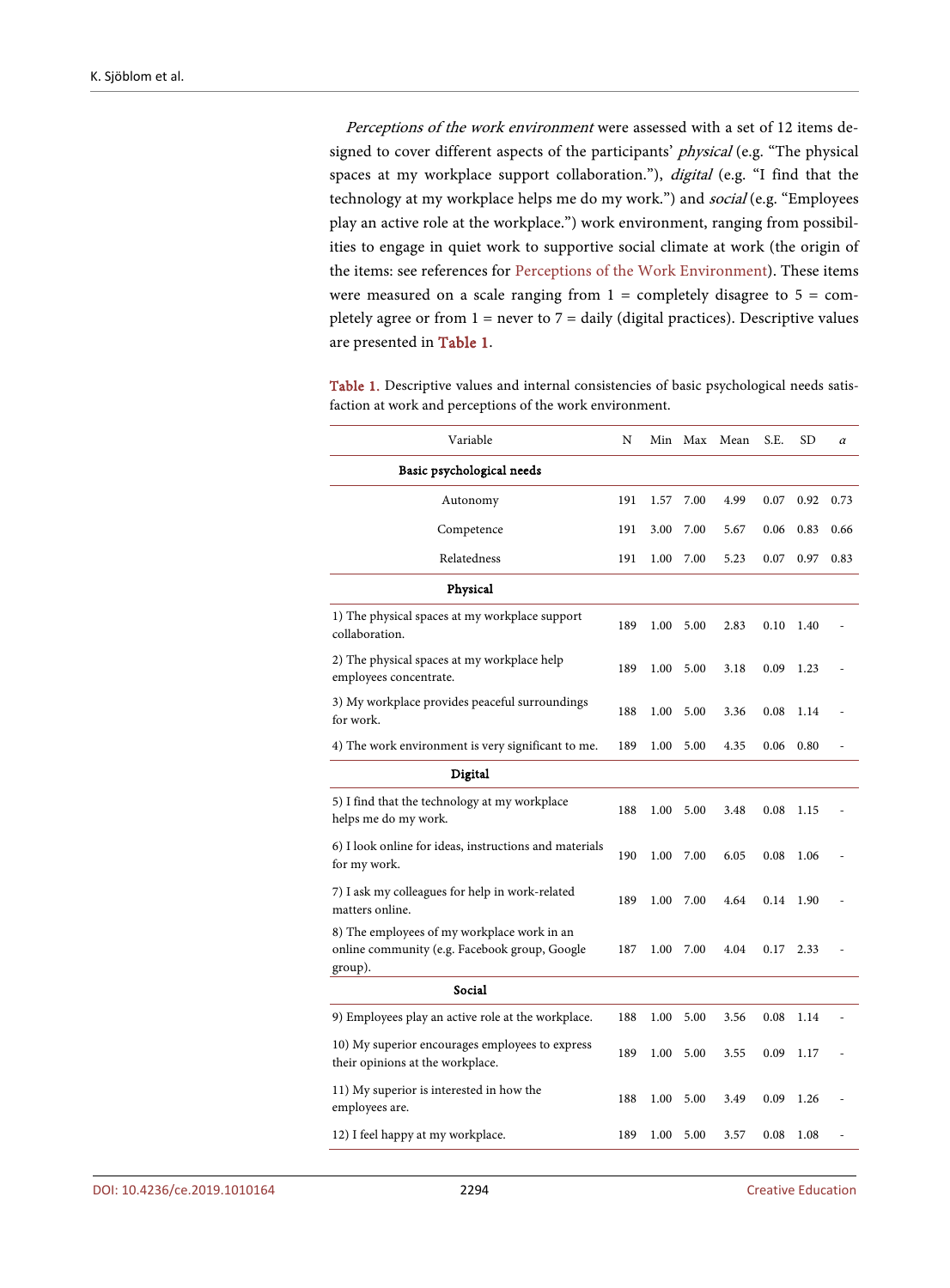#### **4.2.3. Procedures**

To answer the research aims of Study 1 we conducted a set of univariate analyses of variance to compare the selected organizations with regard to the basic psychological needs satisfaction at workplace as well as perceptions of the physical, digital and social work environments. All analyses were conducted using IBM Statistical Package for Social Sciences 25.

## **4.3. Study 2**

#### **4.3.1. Participants**

At the end of the training program, the trainees  $(n = 15)$  responded to a questionnaire on possible changes resulting from training. The trainees were employees of a large public organization and several startup companies in the Finnish metropolitan area. Altogether eight organizations participated and one to four participants from each organization attended the training program.

#### **4.3.2. Instruments**

The questionnaire included sixteen questions on possible changes to work practices, the use of digital devices and applications, the use of physical spaces, productivity, well-being, motivation, social aspects of work, experiences of change, experiences of the most focal benefits of the training, and suggestions for further improvement of the training. The questions included both multiple choice and open-ended questions. Because of the nature of the research question and the limited sample size, this analysis focused on the open-ended questions. The questions were designed by the authors (Appendix).

#### **4.3.3. Procedures**

The content analysis of the qualitative reports on the possible changes resulting from training was phenomenon-driven. It refrained from making strong presumptions or specific hypotheses that would have limited it. Rather, as the framework of the training program was relatively new, it seemed best to leave room for the perceptions of the participants themselves. The analysis was thus data driven, aiming at a more general conceptual understanding through inductive reasoning.

# **5. Results**

## **5.1. Study 1**

As indicated in [Figure 2](#page-13-0) and [Table 2,](#page-13-1) the participants from the startup companies had significantly higher autonomy satisfaction at work than the participants from the municipal organization and the university of applied sciences. Furthermore, the participants from the university had significantly higher autonomy satisfaction at the workplace than the participants from the municipal organization. The participants' competence satisfaction at the workplace was relatively high in all four organizations, and we found no statistically significant differences between them. Regarding relatedness satisfaction at the workplace, the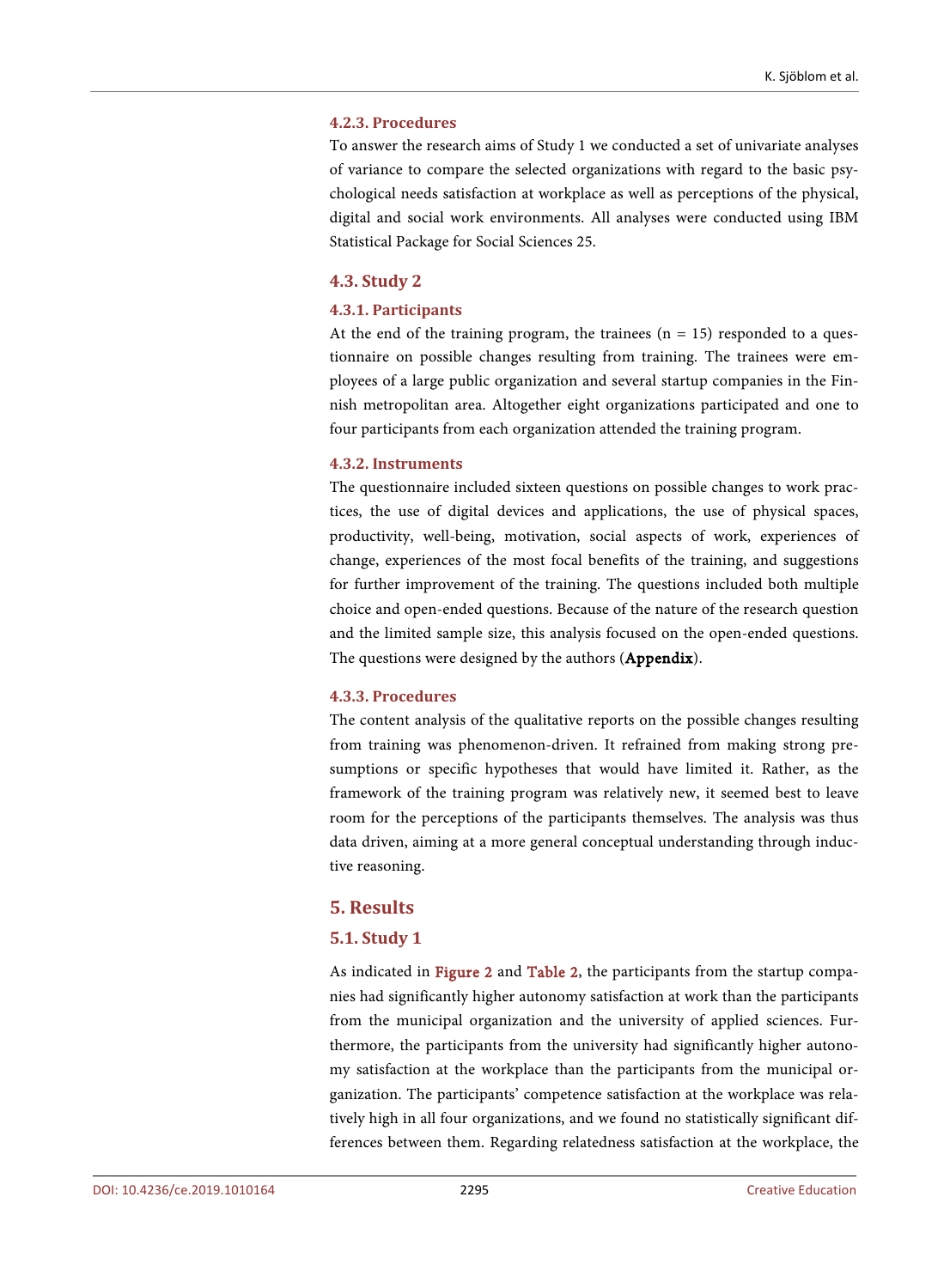<span id="page-13-0"></span>



<span id="page-13-1"></span>

|                |  | Table 2. Differences between organizations in basic psychological needs satisfaction at |  |  |  |
|----------------|--|-----------------------------------------------------------------------------------------|--|--|--|
| the workplace. |  |                                                                                         |  |  |  |

| Group       |                                               |           |                                       |           |                                  |      |                         |      |          |                  |
|-------------|-----------------------------------------------|-----------|---------------------------------------|-----------|----------------------------------|------|-------------------------|------|----------|------------------|
|             | University of<br>applied sciences<br>$N = 36$ |           | Municipal<br>organization<br>$N = 85$ |           | Startup<br>companies<br>$N = 34$ |      | University<br>$n = 34$  |      |          |                  |
| Variable    | M                                             | <b>SD</b> | М                                     | <b>SD</b> | М                                | SD.  | M                       | SD.  | F(3,186) | $\boldsymbol{p}$ |
| Autonomy    | 4.96 <sub>ab</sub>                            | 0.80      | 4.68 <sub>b</sub>                     | 0.89      | 5.58 <sub>c</sub>                | 0.68 | $5.26_x$ 0.88           |      | 10.61    | < 0.001          |
| Competence  | 5.70                                          | 0.73      | 5.60                                  | 0.88      | 5.77                             | 0.83 | 5.88                    | 0.57 | 1.05     | 0.37             |
| Relatedness | 4.98.                                         | 0.99      | 4.85.                                 | 1.05      | 5.84 <sub>b</sub>                | 0.76 | 5.29 <sub>ab</sub> 0.81 |      | 9.44     | <0.001           |

Note: Groups sharing the same subscript did not differ statistically significantly at p < 0.05 with Bonferroni correction.

participants from the startup companies scored significantly higher than those from the municipal organization and the university of applied sciences.

The participants' perceptions of the physical, digital and social work environment (see [Table 3\)](#page-14-0) differed between organizations. The perceptions of how well the physical environment accommodated for the work appeared polarized: The environment appropriately accommodated for either collaborative tasks or tasks that require focused attention, peace and quiet; but rarely both. What also seemed to bear importance was that the mean of perceiving the work environment as significant was high across all the organizations; the importance of the work environment was clearly acknowledged by employees.

We also found differences between the perceptions of the digital environment and the related work practices. Despite minor differences it was common for participants in all organizations to utilize the internet for searching for informa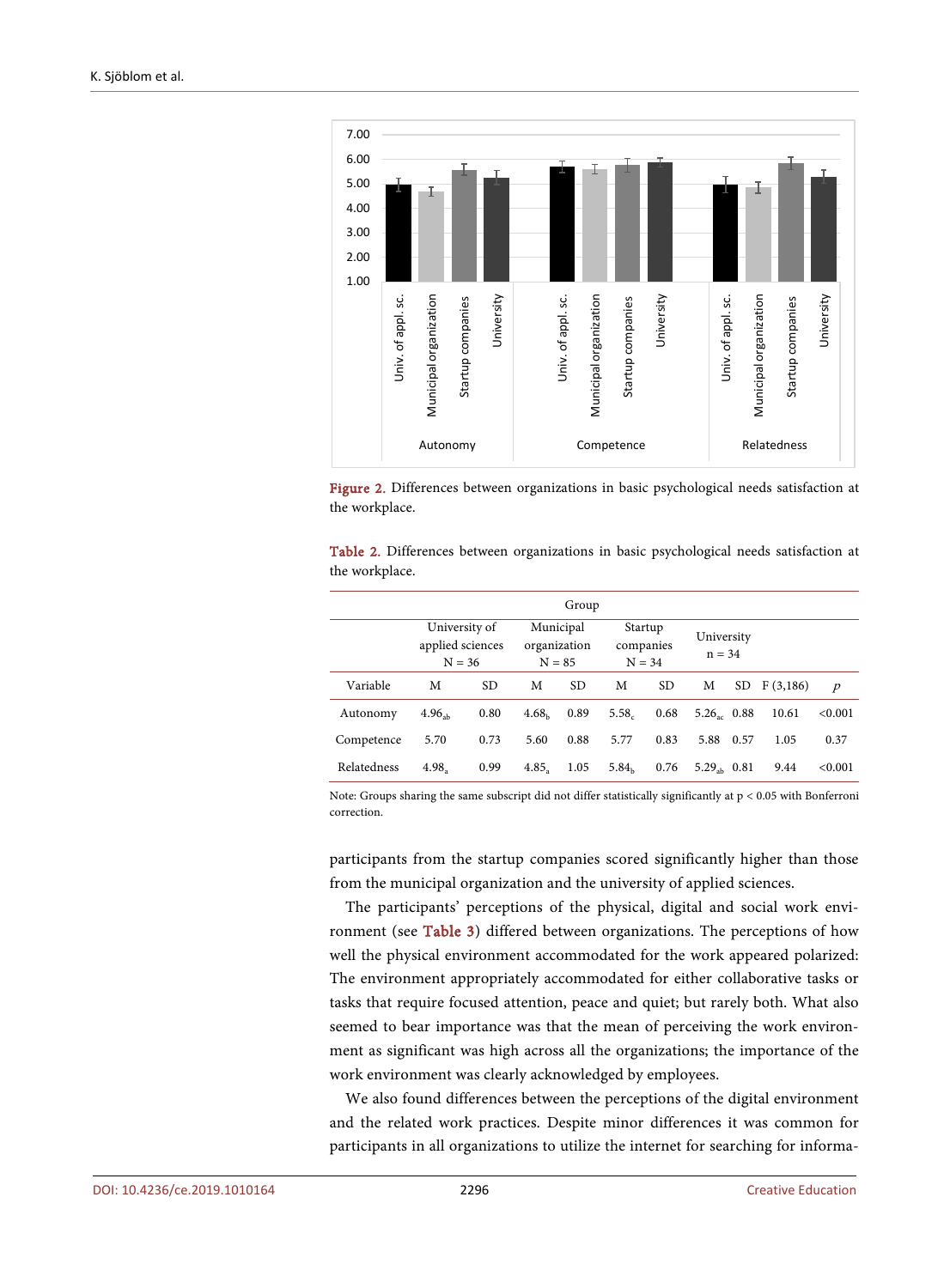tion and material relevant to their work and field. We detected more diversity in the work tasks over the internet: Asking for help and working on tasks and deliverables on online platforms. Overall, the startup companies had more varied ways of utilizing digital technology in their work.

Finally, the participants' perceptions of the social work environment, in terms of, for example, employee agency, differed across the organizations. The work environment in startup companies was perceived as being the most encouraging of employees playing active roles at the workplace. The employees of the startup companies also perceived their work environment as supporting their opinions and initiatives. Even though their own role was rather autonomous, they felt that their superior was interested in how they were doing. They felt happy at their workplace.

<span id="page-14-0"></span>Table 3. Differences between organizations in perceptions of the work environment.

|                                                                                                         |                                               |           |                                         | Group     |                                  |           |                        |           |             |       |                  |
|---------------------------------------------------------------------------------------------------------|-----------------------------------------------|-----------|-----------------------------------------|-----------|----------------------------------|-----------|------------------------|-----------|-------------|-------|------------------|
|                                                                                                         | University of<br>applied sciences<br>$n = 36$ |           | Municipal organi-<br>zation<br>$n = 85$ |           | Startup<br>companies<br>$n = 34$ |           | University<br>$n = 34$ |           |             |       |                  |
| Item                                                                                                    | M                                             | <b>SD</b> | M                                       | <b>SD</b> | M                                | <b>SD</b> | M                      | <b>SD</b> | $\mathbf F$ | df    | $\boldsymbol{p}$ |
| Physical                                                                                                |                                               |           |                                         |           |                                  |           |                        |           |             |       |                  |
| 1) The physical spaces at my workplace<br>support collaboration.                                        | 3.40                                          | 1.17      | $2.20_a$                                | 1.14      | 4.61                             | 0.56      | 2.18 <sub>a</sub>      | 1.00      | 50.69       | 3,184 | 0.000            |
| 2) The physical spaces at my workplace<br>help employees concentrate.                                   | $2.74_a$                                      | 1.07      | 3.58 <sub>h</sub>                       | 1.14      | $2.82_a$                         | 1.21      | $3.03_{ab}$            | 1.34      | 6.15        | 3,184 | 0.001            |
| 3). My workplace provides peaceful<br>surroundings for work.                                            | $3.26_{\rm ab}$                               | 1.20      | $3.59_a$                                | 1.07      | 2.94 <sub>b</sub>                | 1.22      | 3.33 <sub>ab</sub>     | 1.05      | 2.90        | 3,183 | 0.036            |
| 4) The work environment is very<br>significant to me.                                                   | $4.42_a$                                      | 0.65      | 4.34 <sub>a</sub>                       | 0.75      | $4.52_a$                         | 0.67      | $4.12_a$               | 1.14      | 1.46        | 3,184 | 0.228            |
| Digital                                                                                                 |                                               |           |                                         |           |                                  |           |                        |           |             |       |                  |
| 5) I find that the technology at my<br>workplace helps me do my work.                                   | $3.91_a$                                      | 0.98      | 3.14 <sub>b</sub>                       | 1.21      | 4.06 <sub>a</sub>                | 1.01      | 3.44 <sub>ab</sub>     | 0.89      | 7.77        | 3,183 | 0.000            |
| 6) I look online for ideas, instructions and<br>materials for my work.                                  | 6.11 <sub>ab</sub>                            | 1.17      | $5.81_a$                                | 1.11      | 6.58 <sub>b</sub>                | 0.94      | $6.09_{ab}$            | 0.75      | 4.36        | 3,185 | 0.005            |
| 7) I ask my colleagues for help in<br>work-related matters online.                                      | 4.26                                          | 1.96      | $4.28_a$                                | 1.98      | 6.06                             | 0.97      | 4.65 <sub>a</sub>      | 1.70      | 8.62        | 3,184 | 0.000            |
| 8) The employees of my workplace work in<br>an online community (e.g. Facebook group,<br>Google group). | 4.59 <sub>a</sub>                             | 1.99      | 2.97 <sub>b</sub>                       | 2.03      | 6.53                             | 1.37      | $3.82_{ab}$            | 2.17      | 27.08       | 3,182 | 0.000            |
| Social                                                                                                  |                                               |           |                                         |           |                                  |           |                        |           |             |       |                  |
| 9) Employees play an active role at the<br>workplace.                                                   | $3.69_a$                                      | 1.13      | 3.14 <sub>b</sub>                       | 1.09      | 4.64                             | 0.65      | $3.53_{ab}$            | 0.90      | 17.80       | 3,183 | 0.000            |
| 10) My superior encourages employees to<br>express their opinions at the workplace.                     | $3.77_a$                                      | 1.14      | 3.13 <sub>h</sub>                       | 1.08      | 4.52                             | 0.67      | $3.53_{ab}$            | 1.16      | 14.47       | 3,184 | 0.000            |
| 11) My superior is interested in how the<br>employees are.                                              | $3.69_a$                                      | 1.17      | 3.04 <sub>h</sub>                       | 1.25      | 4.50                             | 0.76      | $3.53_{ab}$            | 1.16      | 13.10       | 3,183 | 0.000            |
| 12) I feel happy at my workplace.                                                                       | $3.60_a$                                      | 0.98      | $3.27_a$                                | 1.12      | 4.39                             | 0.75      | 3.56 <sub>a</sub>      | 0.86      | 10.24       | 3,184 | 0.000            |

Note: Groups sharing the same subscript did not differ statistically significantly at  $p < 0.05$  with Bonferroni correction.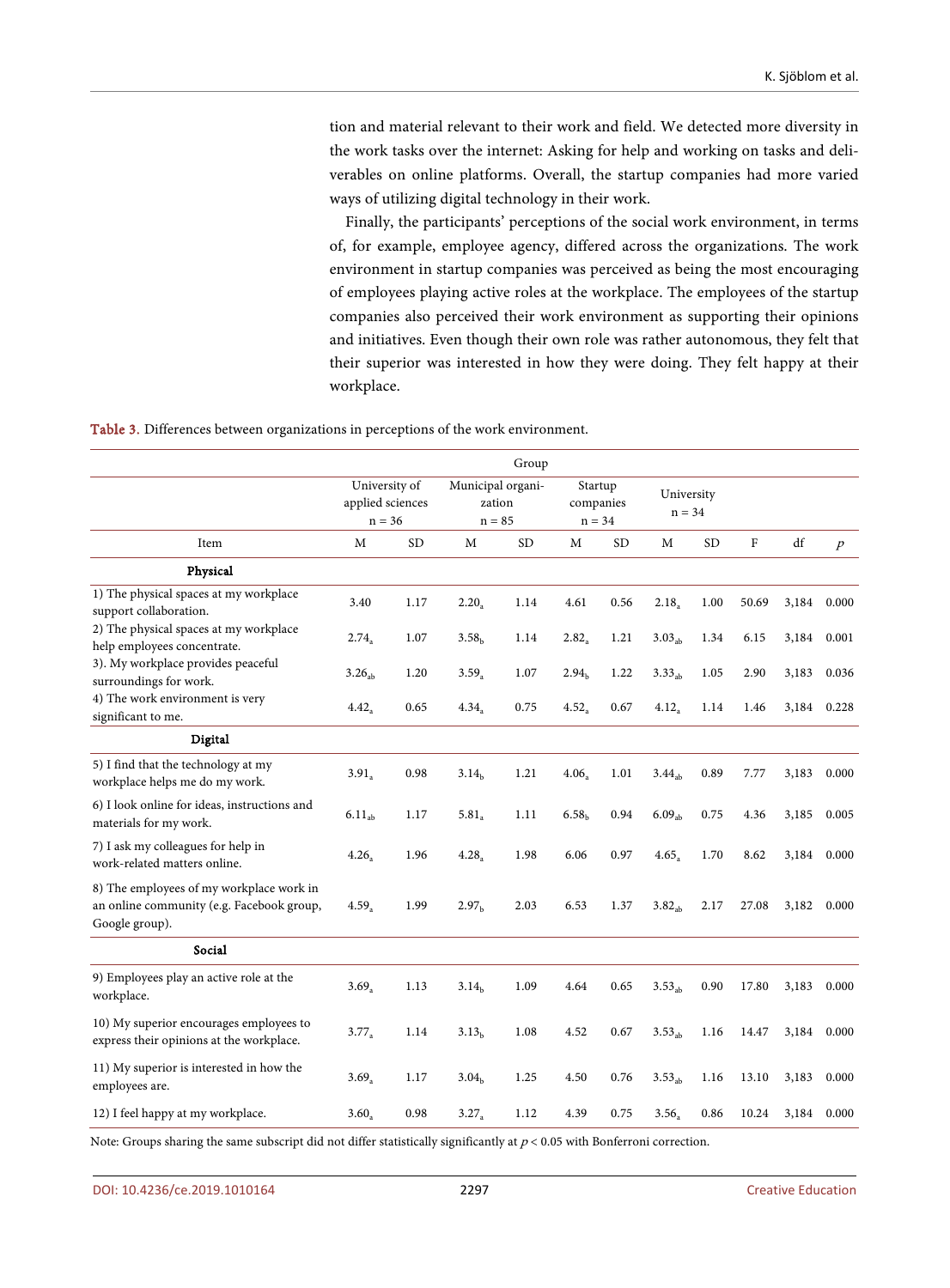# **5.2. Study 2**

In the qualitative reports on possible changes resulting from training, the participants (n = 15) reported changes on both the individual and organizational level [\(Table 4\)](#page-15-0).

<span id="page-15-0"></span>

|  |  |  | Table 4. Trainee-reported changes resulting from training program. |
|--|--|--|--------------------------------------------------------------------|
|  |  |  |                                                                    |

|                         | <b>Enhanced</b> awareness                                                                                                                                                                                                                                                                                                                                                                                                                                                                                                                                                                                                                                                                                                                                                  | Development of new practices                                                                                                                                                                                                                                                                                                                                                                                                                                                                                                                                                                                                                                                                                                                                                                                                                                                                                                                                                             |
|-------------------------|----------------------------------------------------------------------------------------------------------------------------------------------------------------------------------------------------------------------------------------------------------------------------------------------------------------------------------------------------------------------------------------------------------------------------------------------------------------------------------------------------------------------------------------------------------------------------------------------------------------------------------------------------------------------------------------------------------------------------------------------------------------------------|------------------------------------------------------------------------------------------------------------------------------------------------------------------------------------------------------------------------------------------------------------------------------------------------------------------------------------------------------------------------------------------------------------------------------------------------------------------------------------------------------------------------------------------------------------------------------------------------------------------------------------------------------------------------------------------------------------------------------------------------------------------------------------------------------------------------------------------------------------------------------------------------------------------------------------------------------------------------------------------|
| <b>Individual level</b> | *being more aware of one's own general approach to work; e.g.<br>what is a good enough input vs. draining oneself<br>*being more aware of one's accustomed role in social<br>interaction and how this affects one's own well-being as well as<br>the dynamics of the group<br>*being more aware of the choices available regarding one's own<br>work<br>* better understanding the process of change and being more<br>aware of what this requires of people; being more lenient<br>towards oneself and others<br>*acknowledging and accepting change and incompleteness as<br>natural and constant elements of life<br>*better understanding of diversity<br>*enhanced awareness of one's own role in influencing<br>coworkers' everyday practices and general well-being | *starting to plan and manage one's own work more<br>systematically and proactively<br>*prioritizing work tasks<br>*starting to actively and deliberately reflect on work<br>practices as part of everyday work routine<br>*clarifying and setting boundaries for work, both during<br>the workday and at the interfaces between work and<br>leisure time<br>*starting to take breaks during the workday or generally<br>slowing down a little<br>*utilizing new practices in order to work more efficiently<br>and lightly, such as reducing multitasking related to<br>general work practices or using digital devices<br>*deliberately choosing purposeful modes of<br>communication, e.g. reducing unnecessary use of email<br>*actively seeking digital applications that facilitate work<br>and trying them out<br>*supporting and coaching others in their working methods<br>towards ease and efficiency<br>*practicing new leadership skills, in particular in leading<br>change |
| Organizational<br>level | *being more aware of the organizational culture at the<br>workplace, e.g. communication practices<br>*being more aware of implicit, taken-for-granted ways of<br>working at one's own workplace<br>*being more aware of the current state of digital devices and<br>physical spaces and of their development needs<br>*through the workshops and communication with fellow<br>trainees from other organizations, becoming more aware of<br>different ways in which to arrange work<br>*acknowledging each employee's responsibility and role in the<br>organizational change process                                                                                                                                                                                       | *setting up new meeting routines in the work community<br>to actively and collaboratively discuss focal topics that<br>emerged in the training<br>*communicating more explicitly, openly and actively, also<br>inviting questioning of accustomed habits at the workplace<br>*exploring new ways of working and trying them out in<br>practice<br>*introducing useful new digital platforms and deliberately<br>and critically reflecting on the function of each of them as<br>well as those already in use<br>*co-designing and agreeing on shared digital strategies and<br>knowledge practices, e.g. the intended purposes and kind<br>of communication of each application *modifying the<br>physical space to better meet work requirements, e.g.<br>increasing the space reserved for quiet work or for taking<br>breaks                                                                                                                                                          |

First, many pointed out that through the training process they had become more aware of their personal ways of working as well as the implicit practices of the organization. They also described insights and changes in their work-related attitudes and thought processes. Second, they reported taking various practical steps towards developing more purposeful work practices, on both a personal and organizational level. Examples of these on the individual level were starting to plan and manage their work more systematically, including clarifying the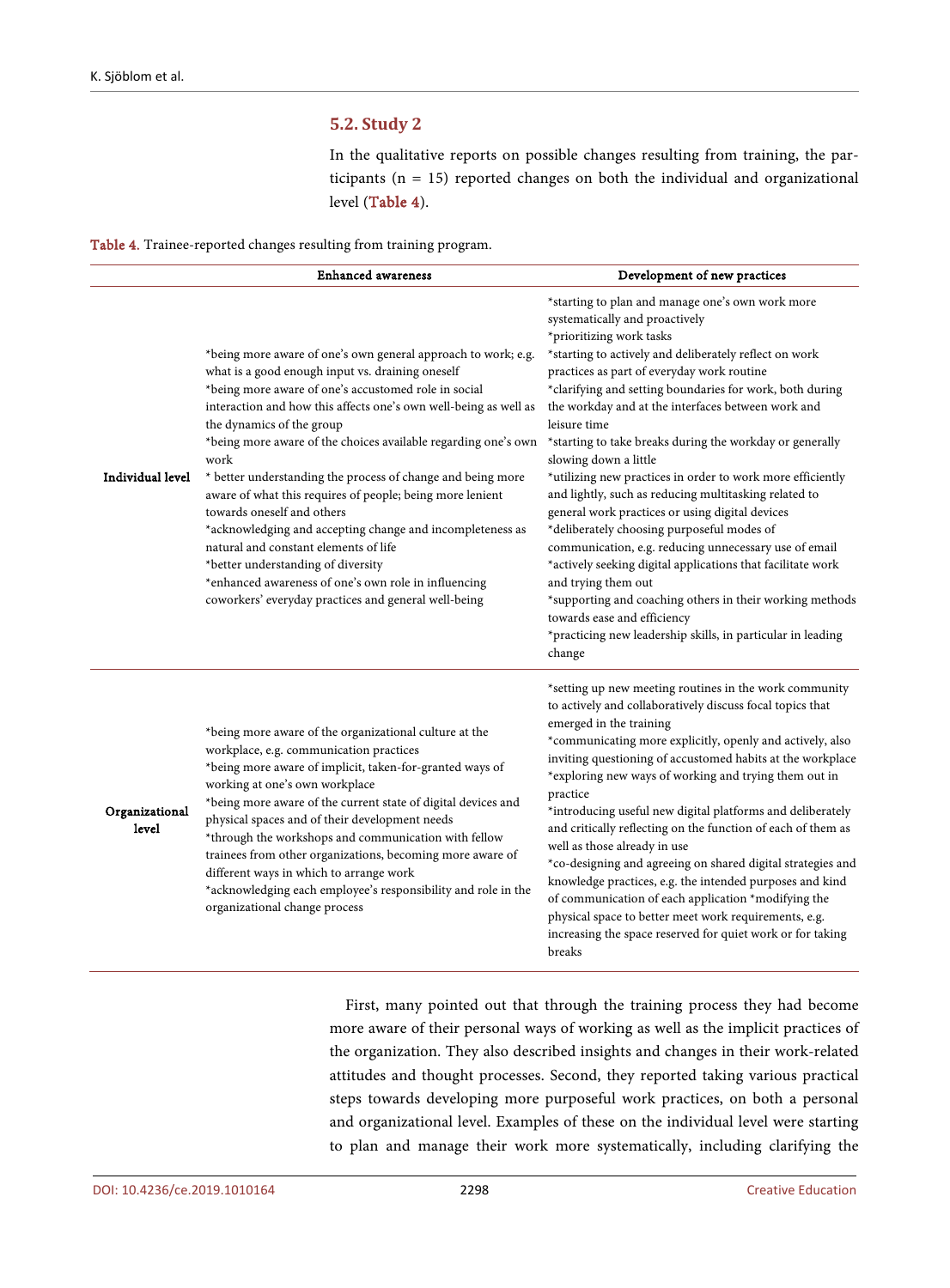boundaries of work both during the workday and at the interfaces between work and leisure time. On the organizational level, they reported communicating more explicitly and openly and questioning the accustomed ways of working, as well as making required changes to shared practices.

[Table 4](#page-15-0) describes the reported practical development procedures and changes in awareness in more detail, on both the individual and organizational level.

# **6. Discussion**

This study focused on the main research question of how individuals and communities can use modern work environments and tools in ways that support productivity and well-being. The aim of the study was two-fold. First, it aimed to obtain more understanding of the physical, digital, social and psychological aspects of the knowledge intensive, multi-locational work environments and of their role in productivity and well-being. Second, it aimed to develop the training program further on the basis of the results of the analysis, and to utilize the knowledge gained in the development process to further understand the phenomena.

#### **6.1. Conclusions**

In response to the specific research questions, the results of this study indicate that the organizations differed in terms of their employees' basic psychological needs satisfaction as well as perceptions of their work environment. Accordingly, the organizations also had different needs regarding using multi-locational spaces and digital tools in ways that would support productivity and well-being (RQ1). During the training process the participants elaborated on these needs further. For some organizations, the need to develop physical spaces to better meet work requirements was focal, such as proper spaces for quiet work and breaks, whereas for others, preparing for a major work environment change in the organization was the key aspect. For some, the main developmental need was support of employee autonomy and relatedness, or the development of more purposeful usage of digital tools, either in terms of brushing up required competences, finding better suited digital applications, or agreeing on more deliberate and though-out shared practices related to these. All of these needs clearly contributed to both the productivity and well-being of the employees.

As regards the results regarding physical spaces and digital tools, the organizational culture of each organization was manifested in the way the physical spaces were designed and used. The organizations that had a strong collaboration culture and strong employee experience of relatedness tended to have work environments that were perceived as supportive of collaborative work but not necessarily of quiet, focused individual work. The reverse was true of the organizations that represented a more traditional approach to knowledge intensive expert work. Similarly, the organizations that were perceived as particularly supportive of employees' autonomy, namely the startup companies, were trying out new things and seemed to be ahead of the others with regard to their digital tool practices. Based on the participants' elaborations on the topics during the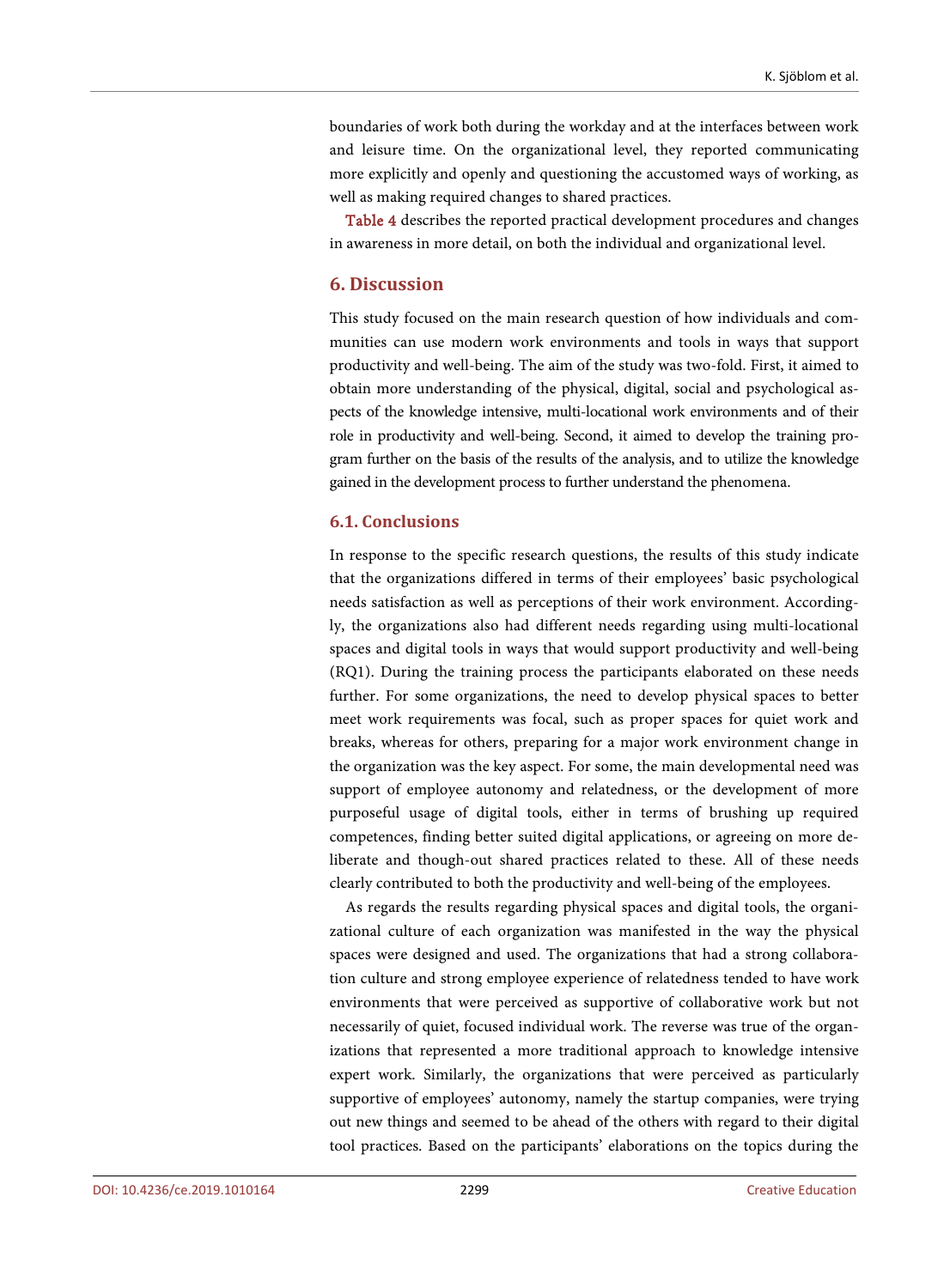training process, it also appeared that a large part of the work and collaboration in startup companies took place in digital environments, and this was likely to affect the variety of ways in which the digital tools were used—they needed to complement face-to-face interaction in more diverse ways. In addition, the Study 1 showed that the startup companies seemed to have the most supportive social work environment in terms of both supporting employee autonomy and offering the employees the support that they needed. As explained in the theoretical background, this is crucial in modern knowledge work and its importance for both productivity and well-being should not be underestimated.

In the Study 2 (RQ2), the support offered by the training program was operationalized as supporting the analysis of the current situation and the setting of goals, offering information and tools for beneficial practices, supporting the development of the participants' awareness skills and diverse behavioral strategies related to physical spaces, digital tools and more general aspects of knowledge work, and facilitating the development process as it occurred in each of the participating organizations. The training operated on both the individual and organizational level, and it strongly emphasized the participants' active role, which was essential due to the diversity of the central developmental needs.

Both individuals and organizations were able to benefit from training in the use of multi-locational spaces and digital tools in ways that support productivity and well-being, which is presented in more detail in the results section (RQ2). According to the participants' reports, the training program succeeded in supporting the development of awareness skills, offering the participants new information, tools and insights into well-being and productivity at work, and helping the participants identify essential individual and organizational development needs and to proactively start working on these (RQ2). Measuring knowledge worker productivity has been found to be challenging [\(Ramírez](#page-23-5) & [Nembhard, 2004\),](#page-23-5) and changes in productivity were not measured in this study. However, the changes in work practices that the participants described were such that are known to directly affect both productivity and well-being; for example, taking sufficient breaks. To conclude, this study shows it is fruitful to offer individuals and organizations support in the form of training programs to help them find proactive ways to manage multi-locational, digitally-mediated knowledge work and the psychological resources available for it.

# **6.2. Practical Implications**

In addition to studying the results of the training, the Study 2 also aimed to further develop the training and to identify possible challenges or deficiencies in the training process. Based on the observations, results and feedback from the first round of the training described in this article, a few structural aspects of the training were developed further. In the second round of the training, in order to better support the developmental work of the trainees in their organizations, the management was more closely involved in the process, and at least two partici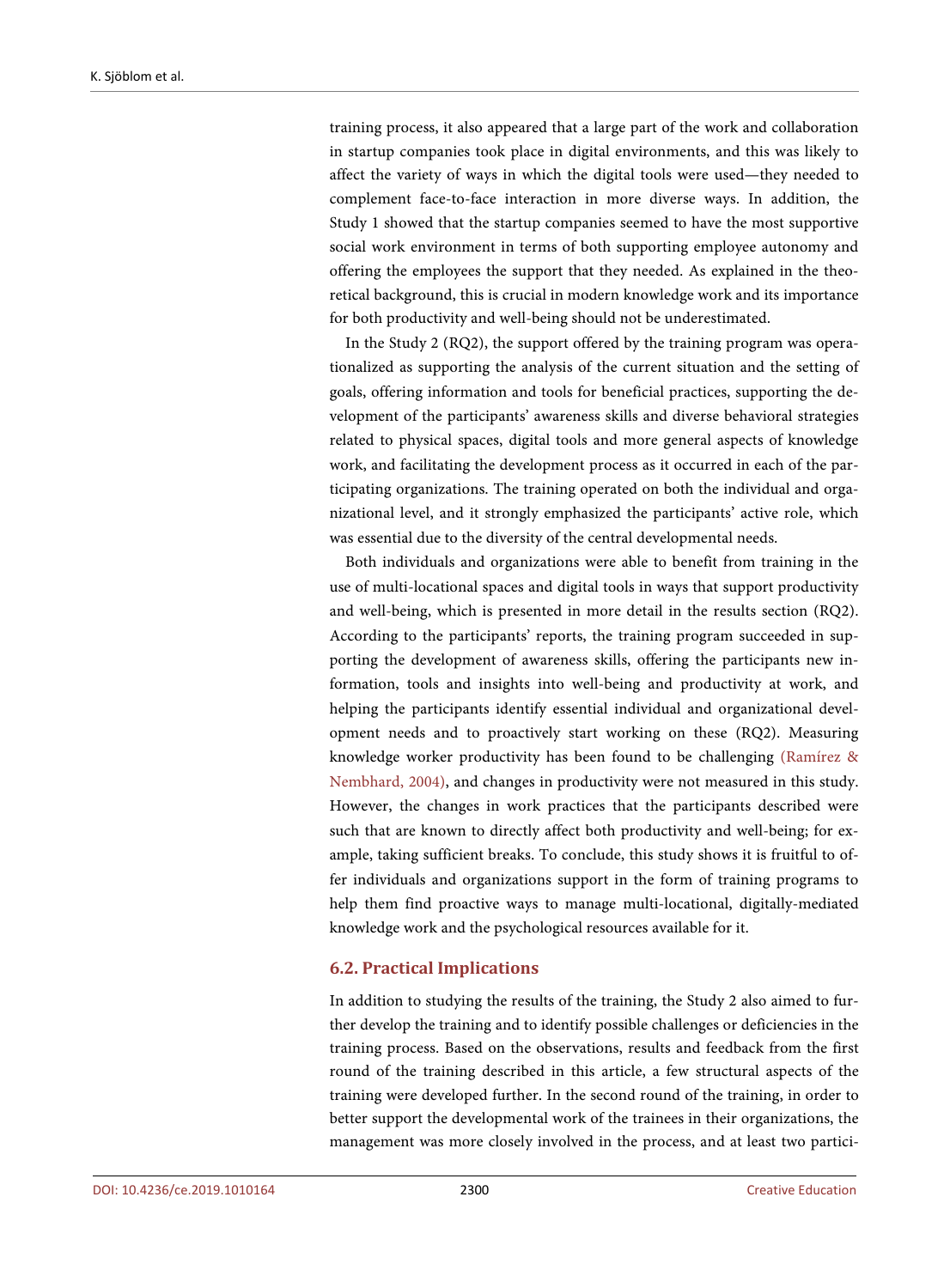pants from each organization were included in the program. In order to utilize the information gained in the questionnaire study and the usability mapping more extensively and to include a more active role of the management, a new phase was added between the analysis of the starting point (Phase 1) and the active training process (Phase 2). On the basis of the information acquired in the Phase 1, the new Phase 2 included recognizing the most essential needs for change in the organization and setting meaningful and realistic goals for the training. This was carried out in each organization collaboratively among the trainees, the management and the trainers of the training program.

As noted in the conclusions of Study 1, often physical spaces indeed demonstrate the culture of the community using them, in how the spaces are designed but also in under what kinds of explicit or implicit agreements they are used (e.g. [Mälkki, Sjöblom,](#page-23-14) & Lonka, 2014). However, regardless of organizational culture, all knowledge work typically involves both collaborative and quiet, independent work (Vartiainen [et al., 2007\).](#page-24-13) From the employee well-being and productivity perspective, it would be highly beneficial if work environments were less polarized and more diverse in terms of the facilities that they provide and the activities that they support, so that they could offer their employees sufficient spaces for the different kinds of work tasks that they must do as part of their work. One option for this is a multi-space office; however, again the space itself does not resolve all challenges—emphasis and elaboration on developing a meaningful shared working culture are crucial [\(Hakkarainen,](#page-22-15) 2009).

This study highlights the need for 21<sup>st</sup> century skills in working life. Examples of these skills include self-regulation, cognitive load management, the ability to collaborate in networked systems and to use digital tools. More attention needs to be paid to actively developing the needed competencies and practices related to modern environments and tools, on both the individual and organizational level. This needs to be done not only at schools but also in the working life. The results of this study show that training programs can successfully support the development of the needed competencies.

It is important to further develop materials and evidence-based trainings in order to offer the needed support. Developing meaningful new practices and deliberately choosing to maintain ones that work well, first requires awareness of the current situation in identifying focal needs, second, learning about beneficial practices and practical tools, and third, often also support in the development process. In the middle of the daily hassle and the abundance of tasks and stimuli it is often challenging to gain clarity on what is essential, what needs to change and what does not, and how to make the needed changes.

Finally, the importance of small everyday actions and practices related to well-being and productivity in knowledge work should not be underestimated. The potential risks of modern environments and tools are not minor issues; they affect health and productivity worldwide on a daily basis [\(Sparks, Faragher,](#page-24-0) & [Cooper, 2001;](#page-24-0) [Helliwell, Layard,](#page-22-16) & Sachs, 2019; [WHO, 2013\).](#page-24-5) Thus, developing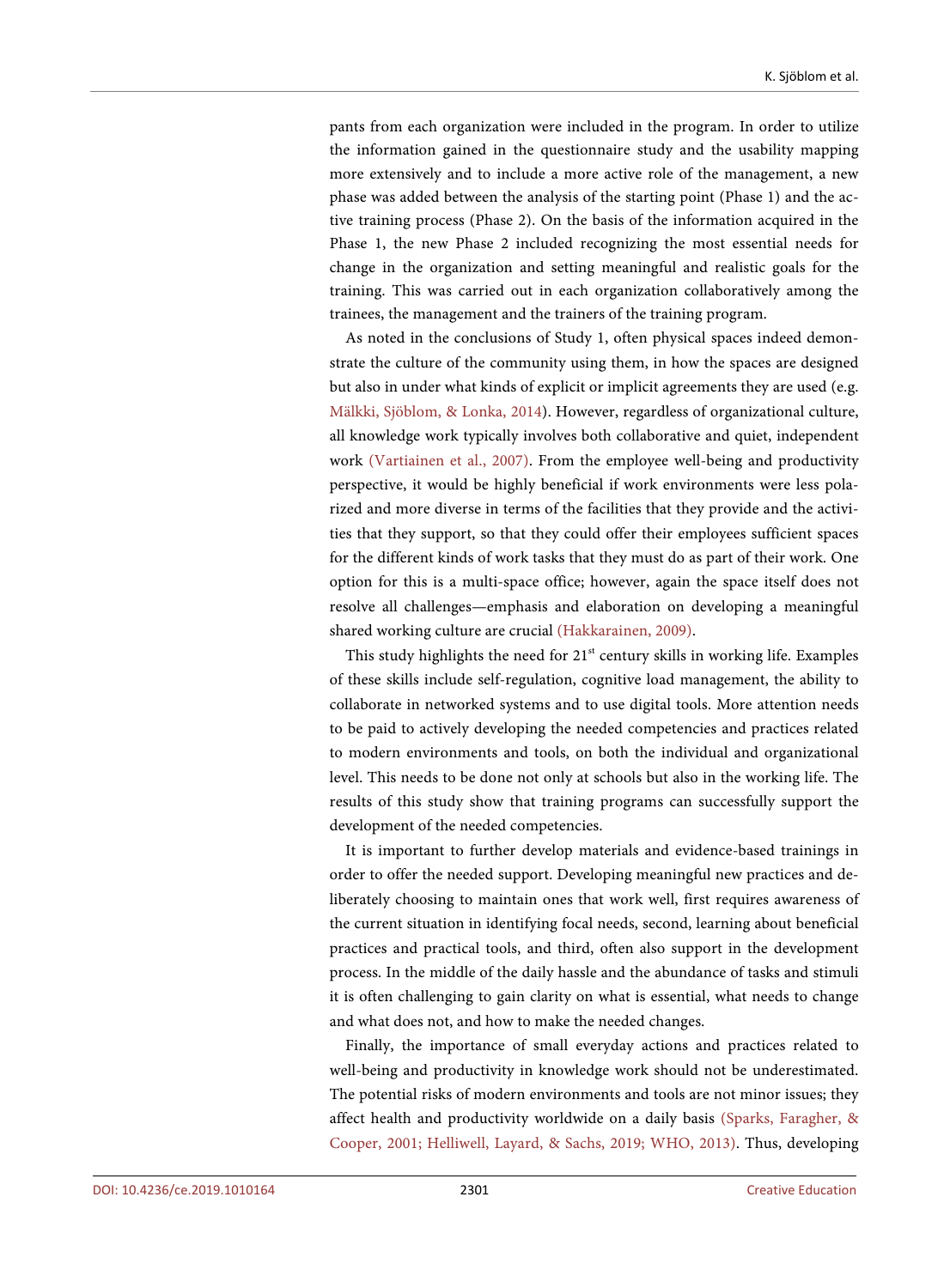seemingly small practices of everyday well-being and productivity can actually be seen as a form of preventative work on mental health as well as a considerable factor affecting GDP.

## **6.3. Limitations and Future Directions**

As regards work culture, in the future it would be useful to differentiate between the cultures of the individual, team and organization. Social interaction, knowledge sharing, and collective problem solving is relational in nature and varies depending on individuals, communities and larger networks [\(Hakkarainen, Pa](#page-22-4)lonen, Paavola, [& Lehtinen, 2004\).](#page-22-4) Personal, social and institutional knowledge practices may thus all represent different work cultures. However, this study was limited by the structure of the training and the focus of the funding organization, which was to develop organizations by working with the individuals representing them. Thus, it was beyond the scope of this project to look at the team level more closely. In addition, as the organizations represented very different kinds of structures, the division between organizational and team level would have been slightly artificial for some of them—in the startup companies formed by a very small group of employees, organizational level was often the same as team level, whereas the large organizations had more distinct team and organizational levels.

This study utilized mixed methodology in order to gain an understanding of a relatively new topic. It demonstrated the need for scientifically established scales to assess physical spaces, digital tools and related work practices as well as more general strategies and self-regulation regarding knowledge work. For these reasons, this study was restricted to approaching the research questions with a rather simple comparative methodology. However, following this study and in order to serve these needs in the future, a new scale measuring broad self-regulatory skills in multi-locational knowledge work has been developed and piloted (Sjöblom, Hietajärvi, [& Salmela-Aro, accepted for publication\).](#page-24-14) As further regards the limitations of this study, the sample size in the qualitative analysis was modest due to practical limitations such as the number of participants that could be included in the training program. Future research calls for more rigorous research designs with more representative samples as well as the development of quantitative scales to study the topic and expand on the results of this study.

Furthermore, it would also be important to assess the long-term effects of the training on well-being and productivity. As the training process entailed active processing of the topics until the end, the developmental steps were also likely to happen after the training. Unfortunately, in this case, the funding and the timeline of the project did not allow for this. Similarly, the changes should also be measured on the organizational level—in this case the assessment of effects was limited to being based on the trainees' perspectives of changes on both the individual and organizational level. In addition, as the training program consisted of a few core elements, it would be beneficial to study whether these are equally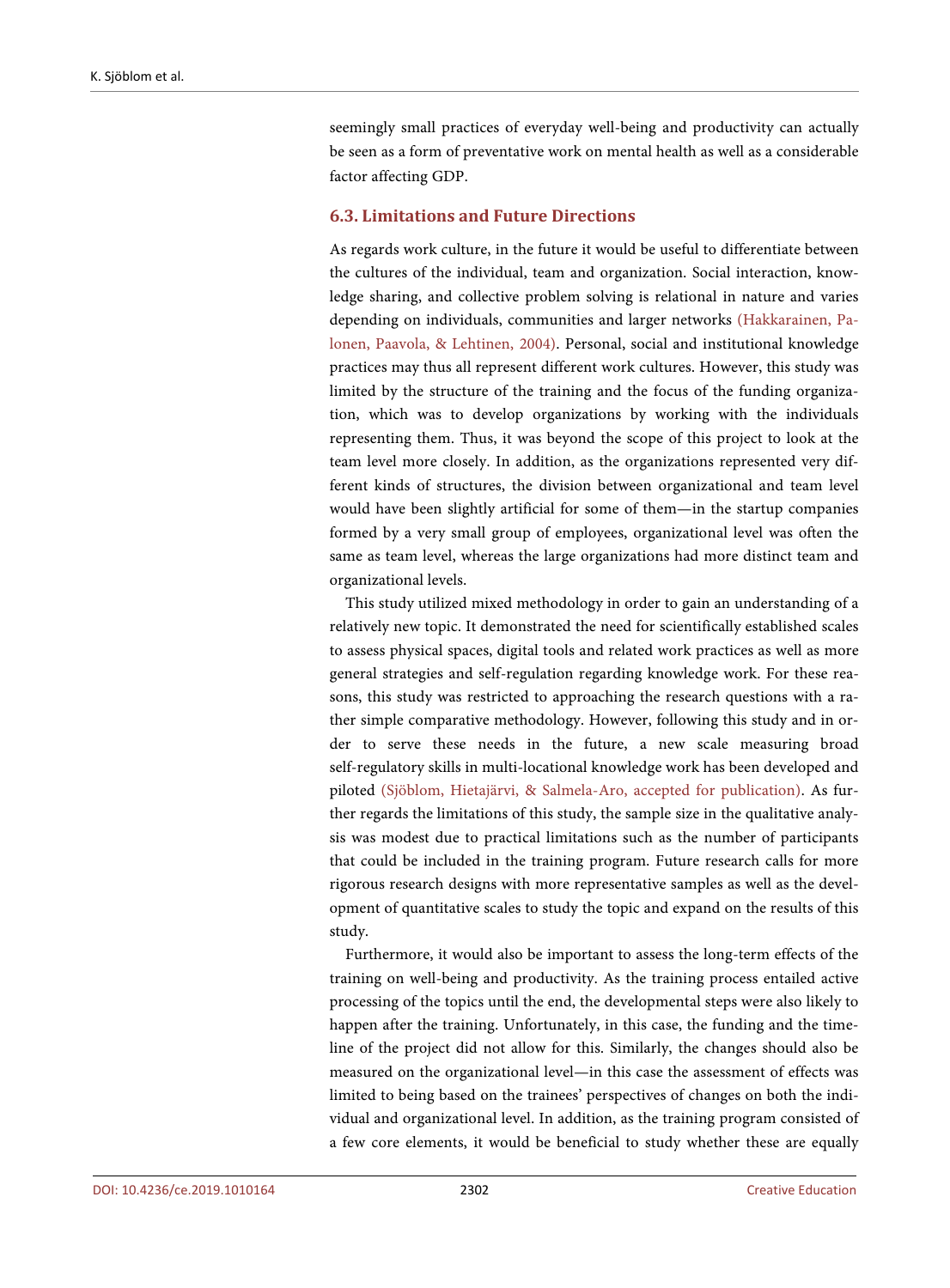important with regard to the benefits of the training.

## **6.4. Contribution**

Although modern knowledge intensive, multi-locational, digitally mediated work comes with its specific challenges and the knowledge on the various helpful and challenging aspects of it is extensive, interventions and training programs addressing these issues have been sparse. This study brought together the research traditions of work and organizational psychology, educational psychology, motivational psychology and occupational health research in order to utilize the existing multidisciplinary knowledge as a comprehensive basis for the study and the training program. The training program developed in this study responded to the aforementioned challenges of modern work and opened new ground for further elaboration and developmental work on the topic.

From the theoretical and practical perspective, this study contributes to the current understanding of how to utilize multi-locational spaces and digital tools in ways that support the productivity and well-being of employees. Human potential is the most valuable resource not only in knowledge intensive organizations but also in modern societies. A fluent everyday work routine, as well as any significant creative input or innovation, entails fostering employees' psychological resources. Proactive strategies for doing this can be purposefully developed on both the individual and organizational level, and this supports not only productivity but also the general well-being of employees.

# **Acknowledgements**

This study was funded by the European Social Fund project 3 spaces—Towards Inspiring Workplaces (first and second authors; project number 6303956), the Academy of Finland project Bridging the Gaps (third author; project number 308352) and the Finnish Ministry of Education and Culture project Phenomenal Teacher Education—Blended Learning Environments (third author; project number 6605844) as well as by personal grants from the Finnish Cultural Foundation, the University of Helsinki and the Finnish Work Environment Fund (first author) and a publishing grant from the Faculty of Educational Sciences, University of Helsinki.

The initial idea for the training program was designed by Professor Kirsti Lonka; Head of RDI, Kitte Marttinen; Doctoral Researcher, Kirsi Sjöblom; and Project Manager, Suvi Starck. The training program was developed by a project group consisting of Doctoral Researcher, Heidi Lammassaari; Senior Lecturer, Anita Lehtinen-Toivola; Project Specialist, Anu Sipilä; Project Manager, Suvi Starck; Doctoral Researcher, Kirsi Sjöblom; and Senior Lecturer, Monica Åberg (AL-T, KM, AS, SS and MÅ/Haaga-Helia University of Applied Sciences Ltd.; HL, KL and KS/University of Helsinki).

Authors' contributions: KS had the leading role in planning the study and writing the article. KS and HL had the main responsibility for planning the data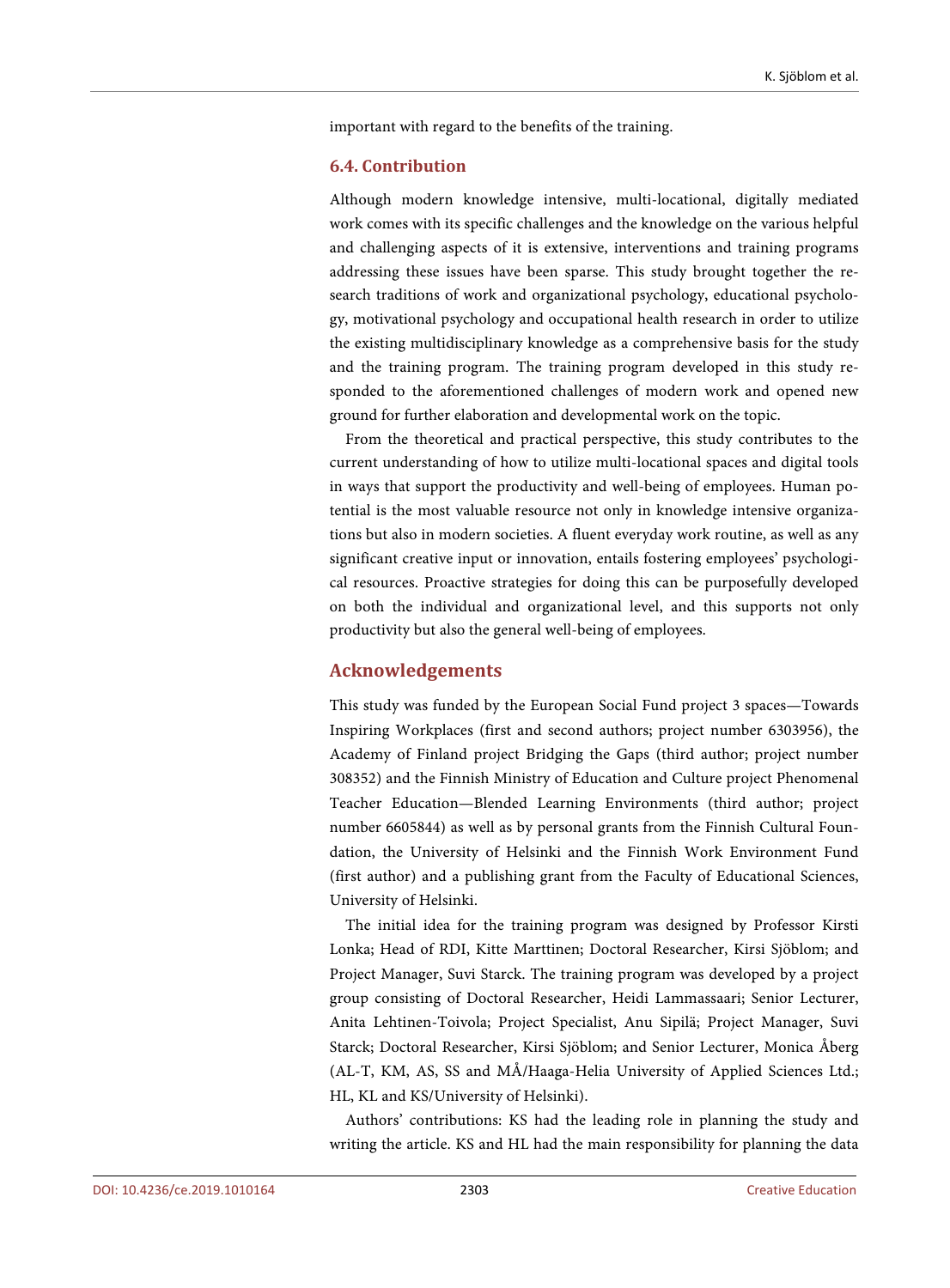collection and carrying it out. KS, HL and KL designed the questionnaire used in Study 2. KS and LH conducted the analyses and collaborated in the presentation of the results of Study 1 as well as the methodological part in general. KS and HL conducted the analyses and collaborated in the presentation of the results of Study 2. KM supervised the work on the manuscript and collaborated especially in the focus, structure and theoretical substance of the study. KL supervised and collaborated in both the training program and the research and publication of the results. She was also the Principal Investigator of the project. All authors contributed to the substance of the article.

We warmly thank the participants of the training program for their contribution to the research and Project Manager Suvi Starck for her help in collecting the data for the study.

# **Conflicts of Interest**

The authors declare no conflicts of interest regarding the publication of this paper.

# **References**

- <span id="page-21-4"></span>Ananiadou, K., & Claro, M. (2009). 21st Century Skills and Competences for New Millennium Learners in OECD Countries. OECD Education Working Papers, No. 41, Paris: OECD Publishing. <https://doi.org/10.1787/218525261154>
- <span id="page-21-7"></span>Bakker, A. B., & Demerouti, E. (2007). The Job Demands-Resources Model: State of the Art. Journal of Managerial Psychology, 22, 309-328. <https://doi.org/10.1108/02683940710733115> [https://www.isonderhouden.nl/doc/pdf/arnoldbakker/articles/articles\\_arnold\\_bakker\\_](https://www.isonderhouden.nl/doc/pdf/arnoldbakker/articles/articles_arnold_bakker_159.pdf) [159.pdf](https://www.isonderhouden.nl/doc/pdf/arnoldbakker/articles/articles_arnold_bakker_159.pdf)
- <span id="page-21-3"></span>Bishop, S. R., Lau, M., Shapiro, S., Carlson, L., Anderson, N. D., Carmody, J., Devins, G. et al. (2004). Mindfulness: A Proposed Operational Definition. Clinical Psychology: Science and Practice, 11, 230-241. <https://doi.org/10.1093/clipsy.bph077>
- <span id="page-21-2"></span>Boekaerts, M., Zeidner, M., & Pintrich, P. R. (2000). Handbook of Self-Regulation. Amsterdam: Elsevier. <https://doi.org/10.1016/B978-012109890-2/50030-5>
- <span id="page-21-1"></span>Bosch-Sijtsema, P. M., Ruohomäki, V., & Vartiainen, M. (2010). Multi-Locational Knowledge Workers in the Office: Navigation, Disturbances and Effectiveness. New Technology, Work and Employment, 25, 183-195. <https://doi.org/10.1111/j.1468-005X.2010.00247.x>
	-
- <span id="page-21-5"></span><span id="page-21-0"></span>Brinkley, I. (2006). Defining the Knowledge Economy. London: The Work Foundation. Deci, E., & Ryan, R. (2014). The Importance of Universal Psychological Needs for Under-
- standing Motivation in the Workplace. In M. Gagné (Ed.), The Oxford Handbook of Work Engagement, Motivation, and Self-Determination Theory (pp. 13-32). Oxford: Oxford Library of Psychology.
- <span id="page-21-6"></span>Deci, E. L., & Ryan, R. M. (2000). The "What" and "Why" of Goal Pursuits: Human Needs and the Self-Determination of Behavior. Psychological Inquiry, 11, 227-268. [https://doi.org/10.1207/S15327965PLI1104\\_01](https://doi.org/10.1207/S15327965PLI1104_01) [https://users.ugent.be/~wbeyers/scripties2011/artikels/Deci&Ryan\\_2000.pdf](https://users.ugent.be/%7Ewbeyers/scripties2011/artikels/Deci&Ryan_2000.pdf)
- <span id="page-21-8"></span>Deci, E. L., Ryan, R. M., Gagne, M., Leone, D. R., Usunov, J., & Kornazheva, B. P. (2001). Need Satisfaction, Motivation, and Well-Being in the Work Organizations of a Former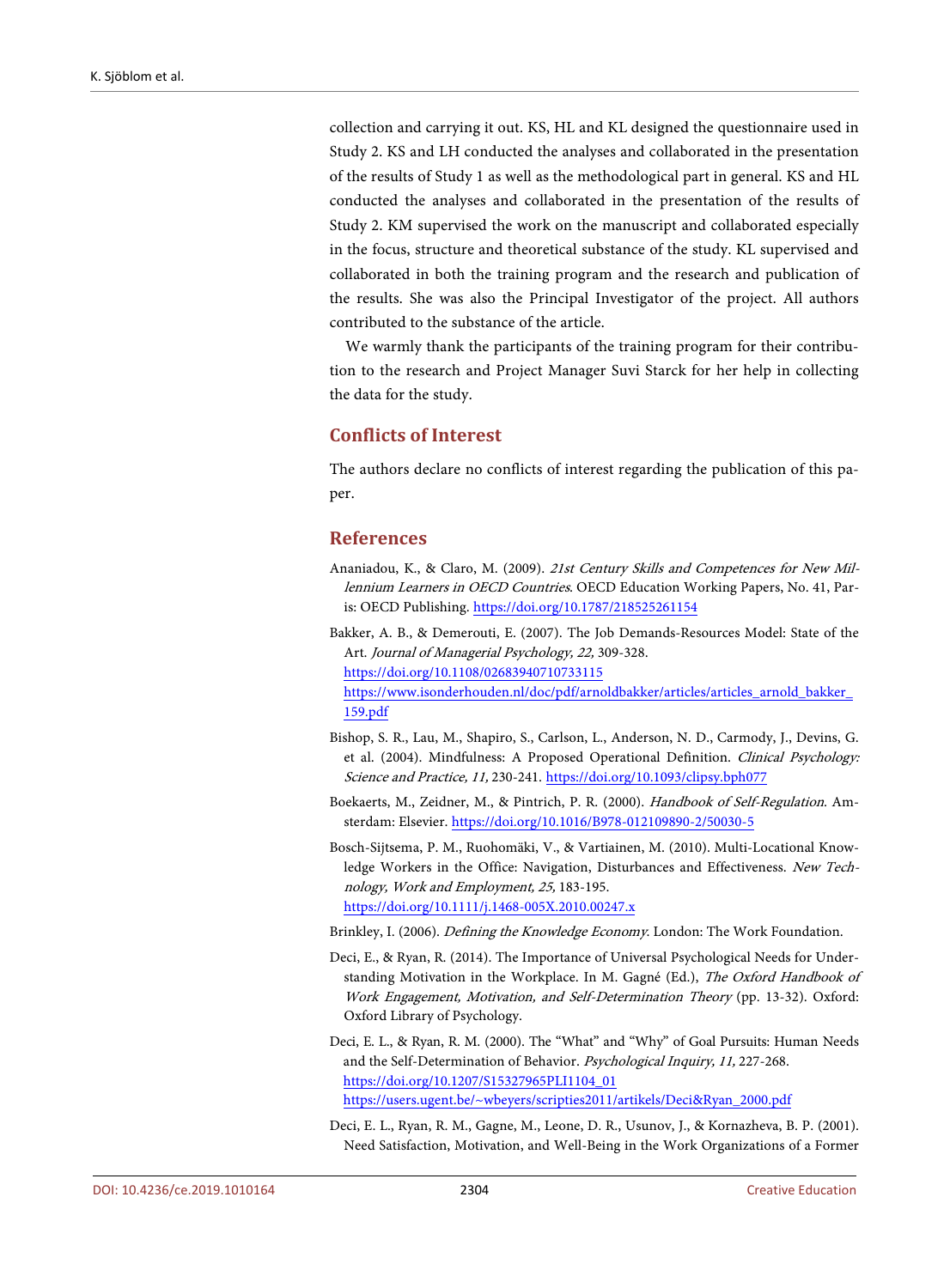Eastern Bloc Country: A Cross-Cultural Study of Self-Determination. Personality and Social Psychology Bulletin, 27, 930-942. <https://doi.org/10.1177/0146167201278002> [https://selfdeterminationtheory.org/SDT/documents/2001\\_DeciRyanGagneLeoneEtal.pdf](https://selfdeterminationtheory.org/SDT/documents/2001_DeciRyanGagneLeoneEtal.pdf)

- <span id="page-22-7"></span>De Paoli, D. (2015). Virtual Organizations: A Call for New Leadership. In A. Ropo, P. Salovaara, E. Sauer, & D. De Paoli (Eds.), Leadership in Spaces and Places (pp. 109-127). Cheltenham: Edward Elgar Publishing. <https://doi.org/10.4337/9781783477920.00014>
- <span id="page-22-13"></span>Edelson, D. C. (2002). Design Research: What We Learn When We Engage in Design. The Journal of the Learning Sciences, 11, 105-121. [https://doi.org/10.1207/S15327809JLS1101\\_4](https://doi.org/10.1207/S15327809JLS1101_4)
- <span id="page-22-11"></span>El-Farr, H. K. (2009). Knowledge Work and Workers: A Critical Literature Review (Vol. 1, No. 1, pp. 1-15). Leed: Leed University Business School, Working Paper Series.
- <span id="page-22-12"></span>Gareis, K. (2003). Home-Based vs. Mobile Telework: The Interrelationship between Different Types of Telework. In B. Rapp, & P. Jackson (Eds.), Organization and Work beyond 2000 (pp. 171-185). Berlin: Springer Science and Business Media. [https://doi.org/10.1007/978-3-642-57346-0\\_14](https://doi.org/10.1007/978-3-642-57346-0_14)
- <span id="page-22-4"></span>Gelles, D. (2015). Mindful Work: How Meditation Is Changing Business from the Inside Out. Boston, MA: Houghton Mifflin Harcourt.
- <span id="page-22-15"></span>Hakkarainen, K. (2009). A Knowledge-Practice Perspective on Technology-Mediated Learning. Computer-Supported Collaborative Learning, 4, 213-231. <https://doi.org/10.1007/s11412-009-9064-x>
- <span id="page-22-0"></span>Hakkarainen, K., Palonen, T., Paavola, S, & Lehtinen, E. (2004). Communities of Networked Expertise: Professional and Educational Perspectives. Bingley: Emerald Group Publishing Limited.
- <span id="page-22-5"></span>Harrison, A., Wheeler, P., & Whitehead, C. (2004). The Distributed Workplace: Sustainable Work Environments. London: Routledge. <https://doi.org/10.4324/9780203616574>
- <span id="page-22-16"></span>Helliwell, J., Layard, R., & Sachs, J. (2019). World Happiness Report 2019. New York: Sustainable Development Solutions Network.
- <span id="page-22-1"></span>Hislop, D., & Axtell, C. (2009). To Infinity and Beyond? Workspace and the Multi-Location Worker. New Technology, Work and Employment, 24, 60-75. <https://doi.org/10.1111/j.1468-005X.2008.00218.x>
- <span id="page-22-9"></span>Huber, S. (2015). Novel Work—How Do Large-Scale Companies Respond to the Pressure Created by the Evolving Work? Conference Presentation, REWORK'15—Future Work and Environment, Helsinki, Finland.
- <span id="page-22-10"></span>Hutchins, E. (2000). Distributed Cognition. In International Encyclopedia of the Social and Behavioral Sciences (pp. 2068-2072). Amsterdam: Elsevier. <https://doi.org/10.1016/B0-08-043076-7/01636-3> [https://arl.human.cornell.edu/linked%20docs/Hutchins\\_Distributed\\_Cognition.pdf](https://arl.human.cornell.edu/linked%20docs/Hutchins_Distributed_Cognition.pdf)
- <span id="page-22-8"></span>Ipe, M. (2003). Knowledge Sharing in Organizations: A Conceptual Framework. Human Resource Development Review, 2, 337-359. <https://doi.org/10.1177/1534484303257985>
- <span id="page-22-3"></span>Janssen, M., Heerkens, Y., Kuijer, W., Van Der Heijden, B., & Engels, J. (2018). Effects of Mindfulness-Based Stress Reduction on Employees' Mental Health: A Systematic Review. PLoS ONE, 13, e0191332. <https://doi.org/10.1371/journal.pone.0191332>
- <span id="page-22-2"></span>Kanfer, R., & Kanfer, F. H. (1991). Goals and Self-Regulation: Applications of Theory to Work Settings. In M. L. Maehr, & P. R. Pintrich (Eds.), Advances in Motivation and Achievement (pp. 287-326). Greenwich: JAI Press.
- <span id="page-22-6"></span>Karasek, R. A., & Theorell, T. (1990). Healthy Work: Stress, Productivity and the Reconstruction of Working Life. New York: Basic Books.
- <span id="page-22-14"></span>Kasser, T., Davey, J., & Ryan, R. M. (1992). Motivation, Dependability, and Em-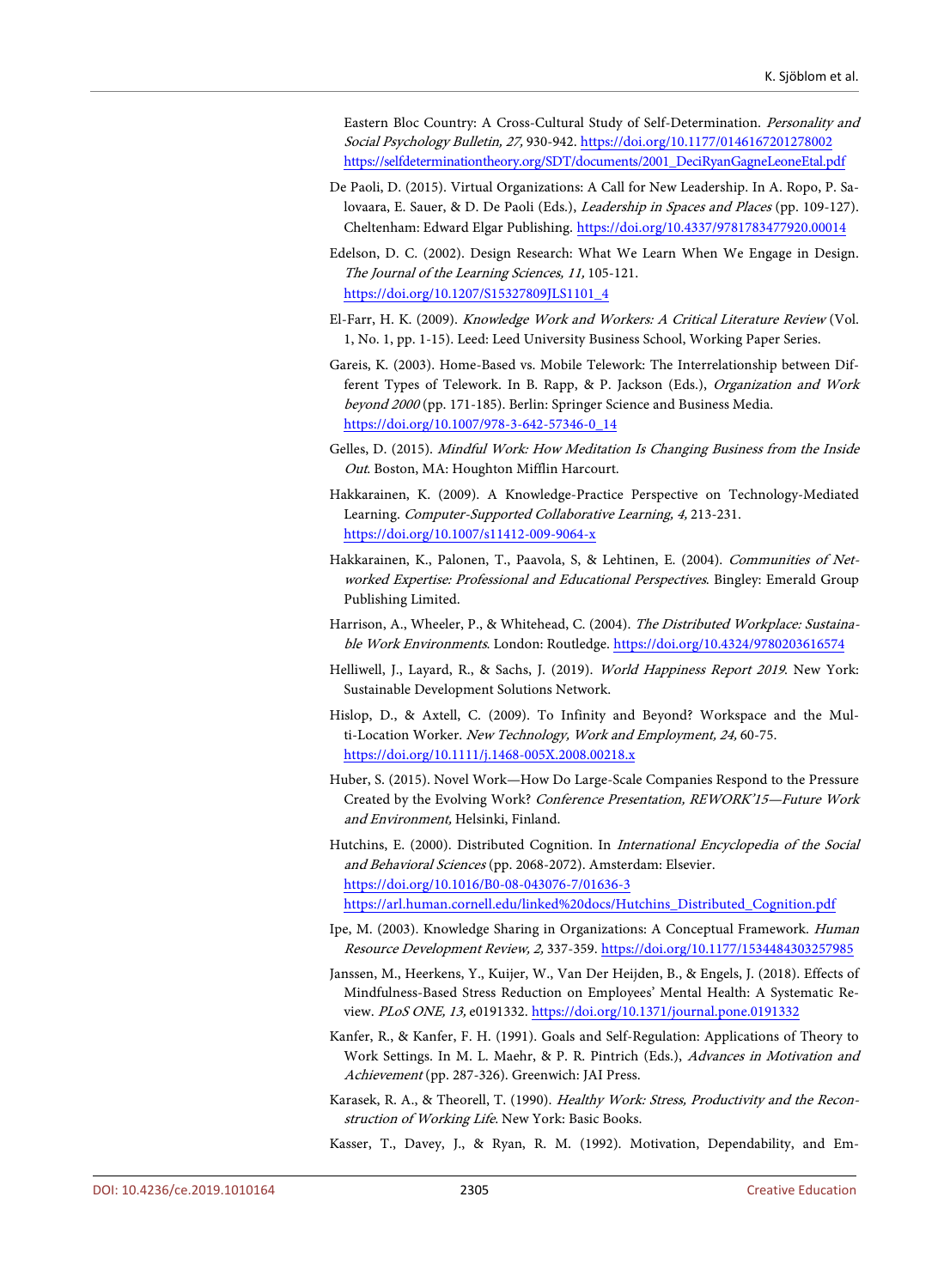ployee-Supervisor Discrepancies in Psychiatric Vocational Rehabilitation Settings. Rehabilitation Psychology, 37, 175-187. <https://doi.org/10.1037/0090-5550.37.3.175>

- <span id="page-23-2"></span>Lonka, K. (2018). Phenomenal Learning from Finland. Helsinki: Edita Publishing.
- <span id="page-23-6"></span>Lonka, K., & Mind the Gap Research Group (2015). Working Document I. In European Parliament (Ed.), Innovative Schools: Teaching and Learning in the Digital Era: Workshop Documentation (pp. 5-46). Brussels: European Parliament.
- <span id="page-23-11"></span>Miller, M., Järvelä, S., & Hadwin, A. (2017). Self-Regulation, Co-Regulation, and Shared Regulation in Collaborative Learning Environments. In Handbook of Self-Regulation of Learning and Performance (pp. 99-122). Abingdon-on-Thames: Routledge.
- <span id="page-23-14"></span>Mälkki, K., Sjöblom, K., & Lonka, K. (2014). Transformation of the Physical Space and Transformation of the Subject. In A. Nicolaides, & D. Holt (Eds.), Spaces of Transformation and Transformation of Space: Proceedings of the XI International Transformative Learning Conference (pp. 550–556). New York: Teachers College, Columbia University.
- <span id="page-23-4"></span>Nenonen, S., Airo, K., Bosch, P., Fruchter, R., Koivisto, S., Gersberg, N., Rothe, P., Ruohomäki, V., & Vartiainen, M. (2009). Managing Workplace Resources for Knowledge Work. ProWork Project Report.
- <span id="page-23-8"></span>Nenonen, S., Kärnä, S., Junnonen, J. M., Tähtinen, S., Sandström, N., Airo, K., & Niemi, O. (2015). How to Co-Create Campus? Tampere: Juvenes Print.
- <span id="page-23-10"></span>Norman, D. A. (1993). Things That Make Us Smart: Defending Human Attributes in the Age of the Machine. Cambridge, MA: Perseus Books.
- <span id="page-23-12"></span>Obrenovic, Ž. (2011). Design-Based Research: What We Learn When We Engage in Design of Interactive Systems. Interactions, 18, 56-59. <https://obren.nl/papers/dbr.pdf> <https://doi.org/10.1145/2008176.2008189>
- <span id="page-23-0"></span>Ojala, S., & Pyöriä, P. (2018). Mobile Knowledge Workers and Traditional Mobile Workers: Assessing the Prevalence of Multi-Locational Work in Europe. Acta Sociologica, 61, 402-418. <https://doi.org/10.1177/0001699317722593>
- <span id="page-23-9"></span>Parsons, R., & Hartig, T. (2000). Environmental Psychophysiology. In J. T. Cacioppo, L. G. Tassinary, & G. Berntson (Eds.), Handbook of Psychophysiology (pp. 815-846). New York: Cambridge University Press.
- <span id="page-23-3"></span>Pashler, H. (1994). Dual-Task Interference in Simple Tasks: Data and Theory. Psychological Bulletin, 116, 220. [http://laplab.ucsd.edu/articles/Pashler\\_PB1994.pdf](http://laplab.ucsd.edu/articles/Pashler_PB1994.pdf) <https://doi.org/10.1037/0033-2909.116.2.220>
- <span id="page-23-7"></span>Powell, A., Piccoli, G., & Ives, B. (2004). Virtual Teams: A Review of Current Literature and Directions for Future Research. The Database for Advances in Information Systems, 35, 6-36[. https://www.researchgate.net/publication/220627357](https://www.researchgate.net/publication/220627357) <https://doi.org/10.1145/968464.968467>
- <span id="page-23-5"></span>Ramírez, Y. W., & Nembhard, D. A. (2004). Measuring Knowledge Worker Productivity: A Taxonomy. Journal of Intellectual Capital, 5, 602-628. <https://doi.org/10.1108/14691930410567040> [https://www.researchgate.net/profile/David\\_Nembhard/publication/235268678\\_Measu](https://www.researchgate.net/profile/David_Nembhard/publication/235268678_Measuring_Knowledge_Worker_Productivity_A_Taxonomy/links/0c96053ac2d9aed292000000.pdf) [ring\\_Knowledge\\_Worker\\_Productivity\\_A\\_Taxonomy/links/0c96053ac2d9aed2920000](https://www.researchgate.net/profile/David_Nembhard/publication/235268678_Measuring_Knowledge_Worker_Productivity_A_Taxonomy/links/0c96053ac2d9aed292000000.pdf) [00.pdf](https://www.researchgate.net/profile/David_Nembhard/publication/235268678_Measuring_Knowledge_Worker_Productivity_A_Taxonomy/links/0c96053ac2d9aed292000000.pdf)
- <span id="page-23-13"></span>Rasila, M. H., Rothe, P., & Nenonen, S. (2009). Workplace Experience: A Journey through a Business Park. Facilities, 27, 486-496. <https://doi.org/10.1108/02632770910996333>
- <span id="page-23-1"></span>Rüdiger, K., & McVerry, A. (2007). Exploiting Europe's Knowledge Potential: "Good Work" or "Could Do Better". Knowledge Work and Knowledge Workers in Europe. A Report Prepared for the Knowledge Economy Programme. London: The Work Foundation.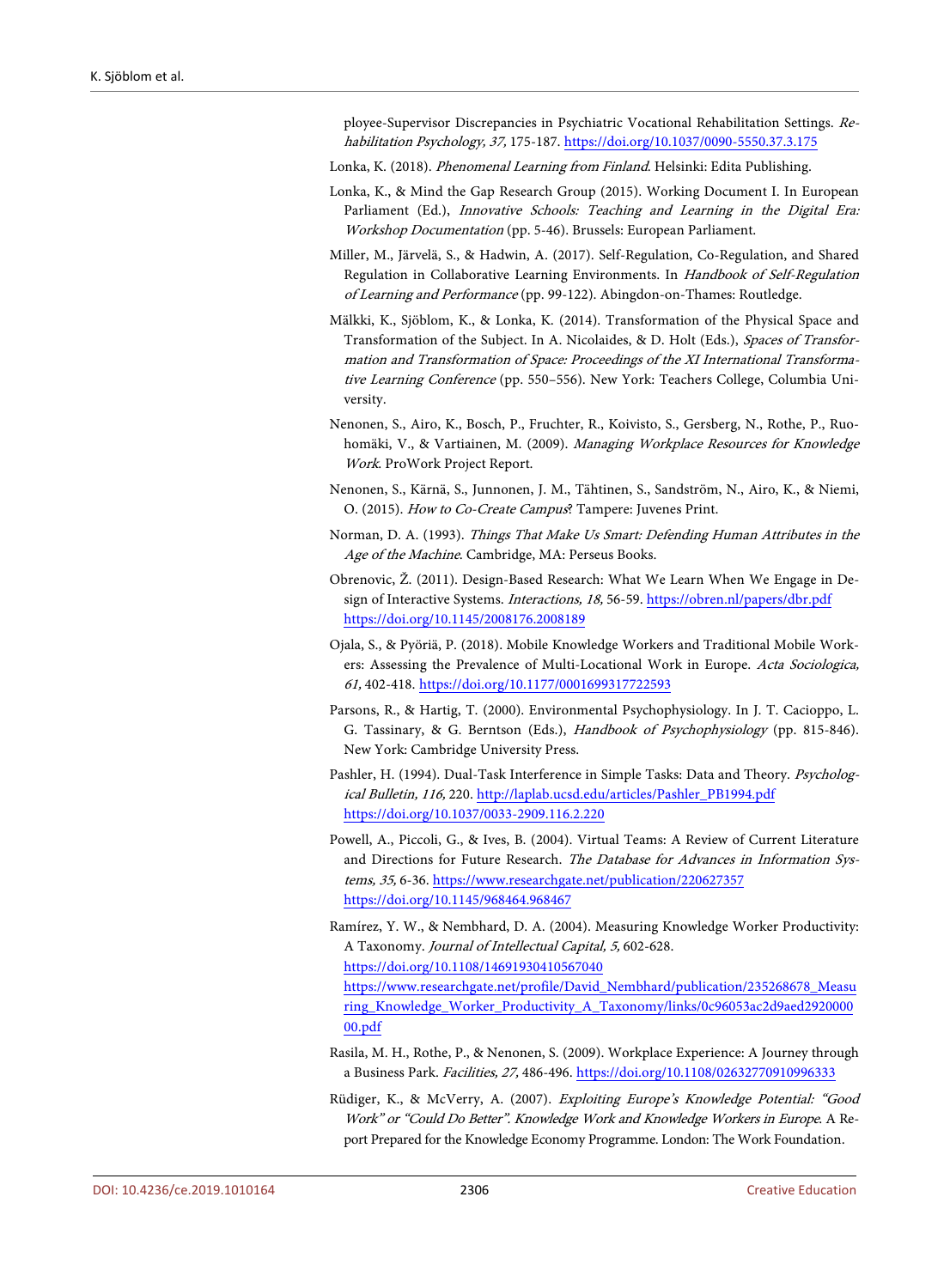- <span id="page-24-7"></span>Ryan, R. M., & Deci, E. L. (2000). Self-Determination Theory and the Facilitation of Intrinsic Motivation, Social Development, and Well-Being. American Psychologist, 55, 68-78. <https://doi.org/10.1037/0003-066X.55.1.68>
- <span id="page-24-8"></span>Ryan, R. M., & Deci, E. L. (2017). Self-Determination Theory: Basic Psychological Needs in Motivation, Development, and Wellness. New York: Guilford Press.
- <span id="page-24-3"></span>Salo, E., Salmela, V., Salmi, J., Numminen, J., & Alho, K. (2017). Brain Activity Associated with Selective Attention, Divided Attention and Distraction. Brain Research, 1664, 25-36. <https://doi.org/10.1016/j.brainres.2017.03.021>
- <span id="page-24-11"></span>Sipila, A., Starck, S., & Wegmuller, M. (2017). 3TILAA Muutosagentti Valmennus Kohti innostavaa tyopaikkaa. Helsinki: Haaga-Helia University of Applied Sciences Ltd. <https://www.theseus.fi/handle/10024/144273>
- <span id="page-24-10"></span>Sjöblom, K., Lammassaari, H., Huovinen, S., & Lonka, K. (2016). 3SPACES—Towards Inspiring Workplaces. Enhancing Well-Being and Co-Creating Purposeful Work Practices through Mental, Physical and Virtual Modalities. Conference Presentation, Nordic Working Life Conference 2016, Tampere, Finland.
- <span id="page-24-6"></span>Sjöblom, K., Mälkki, K., Sandström, N., & Lonka, K. (2016). Does Physical Environment Contribute to Psychological Needs? A Self-Determination Theory Perspective on Learning in the Chemistry Laboratory. Frontline Learning Research, 4, 17-39. <https://doi.org/10.14786/flr.v4i1.217>
- <span id="page-24-14"></span>Sjöblom, K., Hietajärvi, L., & Salmela-Aro, K. (Accepted for Publication). The Importance of Broad Self-Regulatory Skills in Multi-Locational Knowledge Work—Introducing a New Questionnaire Instrument.
- <span id="page-24-0"></span>Sparks, K., Faragher, B., & Cooper, C. L. (2001). Well-Being and Occupational Health in the 21st Century Workplace. Journal of Occupational and Organizational Psychology, 74, 489-509. <https://doi.org/10.1348/096317901167497> <https://pdfs.semanticscholar.org/4c36/160d588084ff2240cef7a0639d890b42a171.pdf>
- <span id="page-24-12"></span>Starck, S., Sjoblom, K., Sipila, A., Lammassaari, H., Aberg, M., & Lehtinen-Toivola, A. (2017). 3TILAA—Muutosagentti Valmennus. 3SPACES—Transformation Agent Training Program. Audiovisual Material: Video Training Program. Helsinki: Haaga-Helia Yritysyhteistyo.

[https://www.youtube.com/watch?v=TXrkClXkwGk&list=PLYjNcJ1jQZybv7\\_-TPK02C](https://www.youtube.com/watch?v=TXrkClXkwGk&list=PLYjNcJ1jQZybv7_-TPK02Ca-WSGDgHL2L) [a-WSGDgHL2L](https://www.youtube.com/watch?v=TXrkClXkwGk&list=PLYjNcJ1jQZybv7_-TPK02Ca-WSGDgHL2L)

- <span id="page-24-9"></span>Varao-Sousa, T. L., Smilek, D., & Kingstone, A. (2018). In the Lab and in the Wild: How Distraction and Mind Wandering Affect Attention and Memory. Cognitive Research: Principles and Implications, 3, 42. <https://doi.org/10.1186/s41235-018-0137-0>
- <span id="page-24-1"></span>Vartiainen, M., & Hyrkkänen, U. (2010). Changing Requirements and Mental Workload Factors in Mobile Multi-Locational Work. New Technology, Work and Employment, 25, 117-135. <https://doi.org/10.1111/j.1468-005X.2010.00243.x>
- <span id="page-24-13"></span>Vartiainen, M., Hakonen, M., Koivisto, S., Mannonen, P., Nieminen, M. P., Ruohomäki, V., & Vartola, A. (2007). Distributed and Mobile Work: Places, People and Technology. Helsinki: Otatieto.
- <span id="page-24-4"></span>Vermunt, J. D., & Verloop, N. (1999). Congruence and Friction between Learning and Teaching. Learning and Instruction, 9, 257-280. [https://doi.org/10.1016/S0959-4752\(98\)00028-0](https://doi.org/10.1016/S0959-4752(98)00028-0)
- <span id="page-24-5"></span>World Health Organization WHO (2013). Mental Health Action Plan 2013-2020. [http://www.who.int/mental\\_health/publications/action\\_plan/en](http://www.who.int/mental_health/publications/action_plan/en)
- <span id="page-24-2"></span>Zijlstra, F. R., & Sonnentag, S. (2006). After Work Is Done: Psychological Perspectives on Recovery from Work. European Journal of Work and Organizational Psychology, 15, 129-138. <https://doi.org/10.1080/13594320500513855>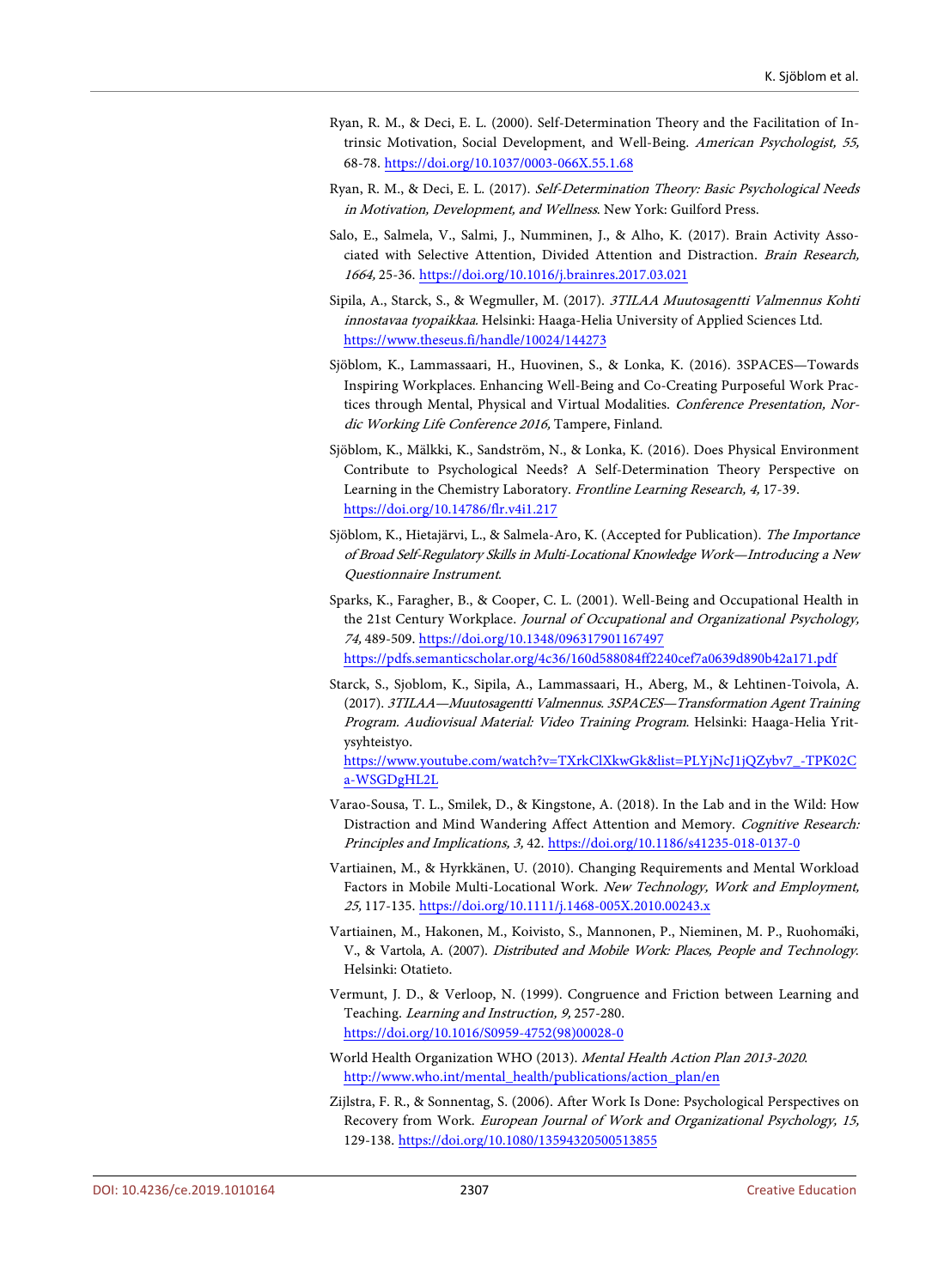<span id="page-25-0"></span>Perceptions of the Work Environment: The Questions on the Physical and Social Environment Were Developed as a Part of the RYM Indoor Environment Project 2012-2014, Finnish Funding Agency for Technology and Innovation, Project Number 462054; and the Flexible Places for Learning Spaces Project 2014-2016, City of Espoo, Aalto University, University of Helsinki and Finnish National Agency for Education; the Questions on the Digital Environment Were Developed as Part of the Mind the Gap Research Project 2013-2016, Academy of Finland, Project Number 1265528; All the Projects Were Led on Behalf of the University of Helsinki by Professor Kirsti Lonka.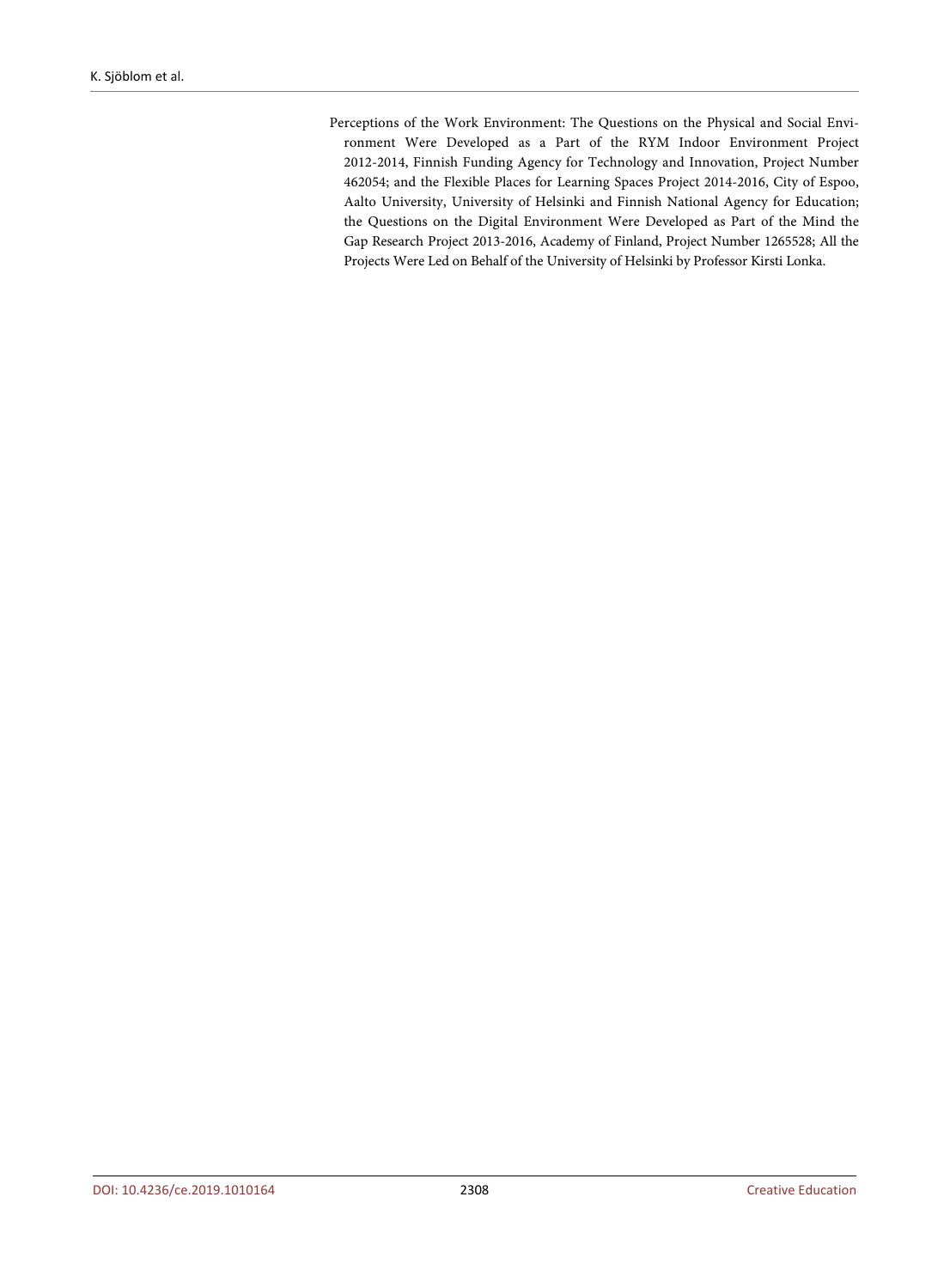# **Appendix**

#### Study 2: Questions on possible changes resulting from training

Note: Scale for multiple choice questions 1 - 14: 1 not at all true – 5 completely true; each question followed up by an open-ended question.

## TRAINING PROCESS

Please assess your experiences of the training process. Please also consider small-scale everyday practices and possible changes to them.

#### Through this training

- 1) My way of working has changed.
	- If so, how?
- 2) My attitude towards work has changed. If so, how?
- 3) My way of using workspaces has changed. If so, how?
- 4) My way of utilizing digital tools or applications has changed. If so, how?
- 5) My way of planning and scheduling my own work has changed. If so, how?
- 6) My way of acting as a member of the work community has changed. If so, how?
- 7) My way of viewing change has changed. If so, how?
- 8) My way of viewing incompleteness has changed. If so, how?
- 9) My well-being at work has changed. If so, how?
- 10) My work motivation has changed. If so, how?
- 11) My work performance has changed. If so, how?
- 12) My work community's work practices have changed. If so, how?
- 13) The atmosphere in my work community has changed. If so, how?
- 14) I plan to implement what I have learned during the training process at my